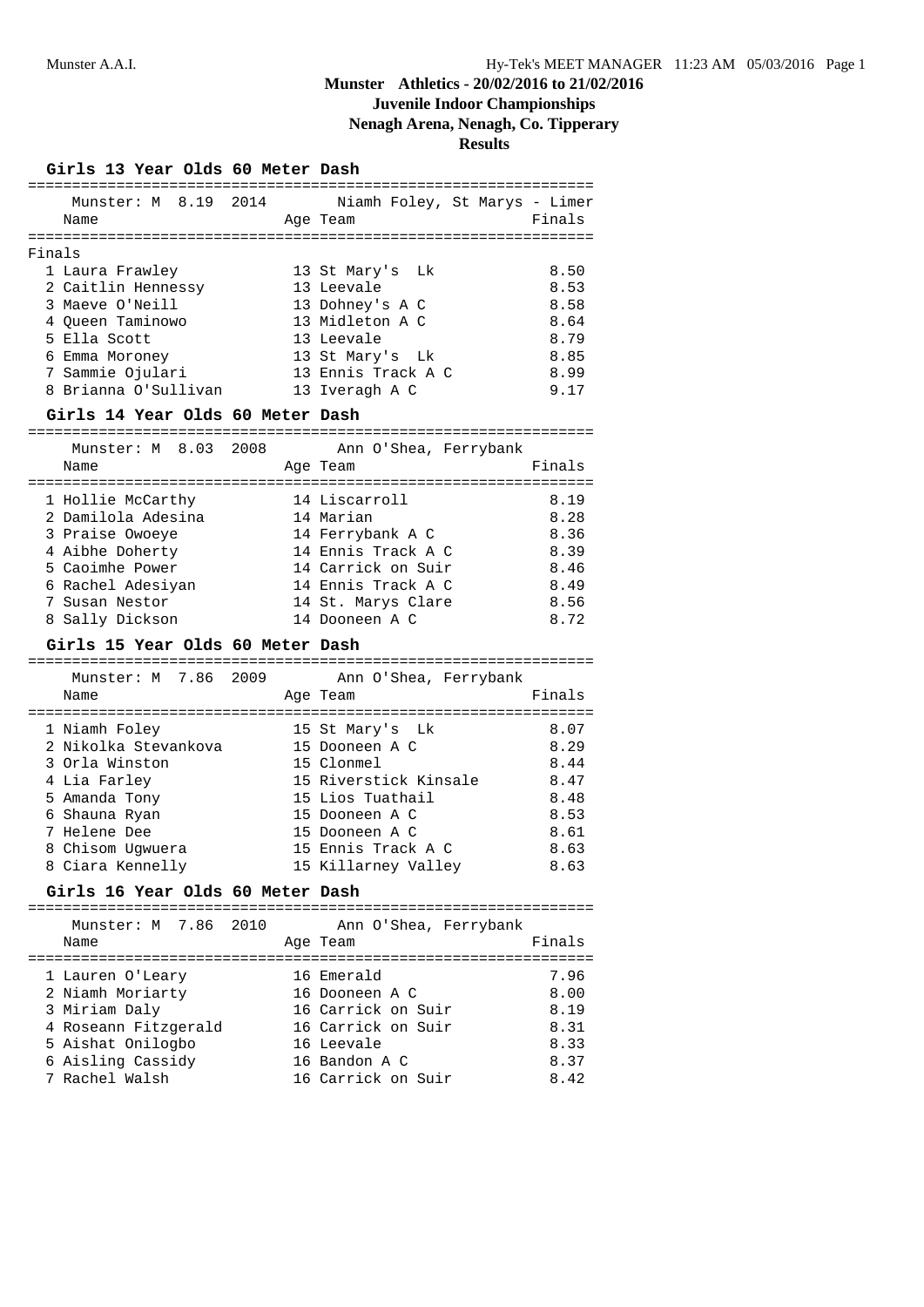## **Juvenile Indoor Championships**

**Nenagh Arena, Nenagh, Co. Tipperary**

| Girls 16 Year Olds 60 Meter Dash         |            |                               |        |
|------------------------------------------|------------|-------------------------------|--------|
| 8 Yonisse Romano                         |            | 16 Dooneen A C                | 8.54   |
| Girls 17 Year Olds 60 Meter Dash         |            |                               |        |
| Munster: M 7.79 2014                     |            | Phoebe Murphy, Clonmel        |        |
| Name                                     |            | Age Team                      | Finals |
| 1 Katie Murphy                           |            | 17 Ferrybank A C              | 8.05   |
| 2 Bronagh Kelly                          | 17 Emerald |                               | 8.34   |
| 3 Emma Moore Kelly                       |            | 17 Clonmel                    | 8.37   |
| 4 Aoibhinn O'Connor                      |            | 17 Liscarroll                 | 8.48   |
| 5 Ciara McKeon                           |            | 17 Bandon A C                 | 8.51   |
| 6 Emily Barry                            |            | 17 Marian                     | 8.65   |
| 7 Sinead Hunt                            |            | 17 Lios Tuathail              | 8.68   |
| 8 Olivia Humphries 17 Dooneen A C        |            |                               | 8.77   |
| 9 Christine McCarthy 17 Knemare & Distri |            |                               | 8.82   |
| Girls 18 Year Olds 60 Meter Dash         |            |                               |        |
| Munster: M 7.76 2000                     |            | Ailis McSweeney, Leevale      |        |
| Name                                     |            | Age Team                      | Finals |
|                                          |            |                               |        |
| 1 Lauren Ryan                            |            | 18 Dooneen A C                | 7.87   |
| 2 Kate Bernard                           |            | 18 Bandon A C                 | 8.00   |
| 3 Emily Nolan                            |            | 18 Carrick on Suir            | 8.01   |
| 4 Kate Taylor                            |            | 18 St Cronan's                | 8.11   |
| 5 Sarah Leahy                            |            | 18 Killarney Valley           | 8.18   |
| 6 Sinead O'Regan                         |            | 18 Ferrybank A C              | 8.45   |
| 7 Rachel Bowler                          |            | 18 Tralee Harriers            | 8.48   |
| 8 Olivia Tiernan                         |            | 18 Leevale                    | 8.62   |
| Girls 19 Year Olds 60 Meter Dash         |            |                               |        |
| Munster: M 7.78 2001                     |            | Shauna O'Brien, Carrick on Su |        |
| Name                                     |            | Age Team                      | Finals |
|                                          |            | 19 Tralee Harriers            | 7.81   |
| 1 Aoibheann O'Brien<br>2 Aoife Carroll   |            | 19 Tralee Harriers            | 7.89   |
| 3 Rebecca O'Connell                      |            | 19 Liscarroll                 | 7.96   |
| 4 Laura Murphy                           |            | 19 Leevale                    | 7.99   |
| 5 Lauren Whelan                          |            | 19 Emerald                    | 8.27   |
| 6 Denise O'Connor                        |            | 19 Tramore                    | 8.43   |
| 7 Nikki O'Brien                          |            | 19 Emerald                    | 8.71   |
| Girls 16 Year Olds 200 Meter Dash        |            |                               |        |
|                                          |            |                               |        |
| Munster: M 25.25 2010                    |            | Ciara Giles Doran, Ferrybank  |        |
| Name                                     |            | Age Team                      | Finals |
| 1 Miriam Daly                            |            | 16 Carrick on Suir            | 26.02  |
| 2 Roseann Fitzgerald                     |            | 16 Carrick on Suir            | 26.38  |
| 3 Niamh Moriarty                         |            | 16 Dooneen A C                | 26.58  |
| 4 Fiona Doyle                            |            | 16 Star of the Laune          | 27.42  |
|                                          |            |                               |        |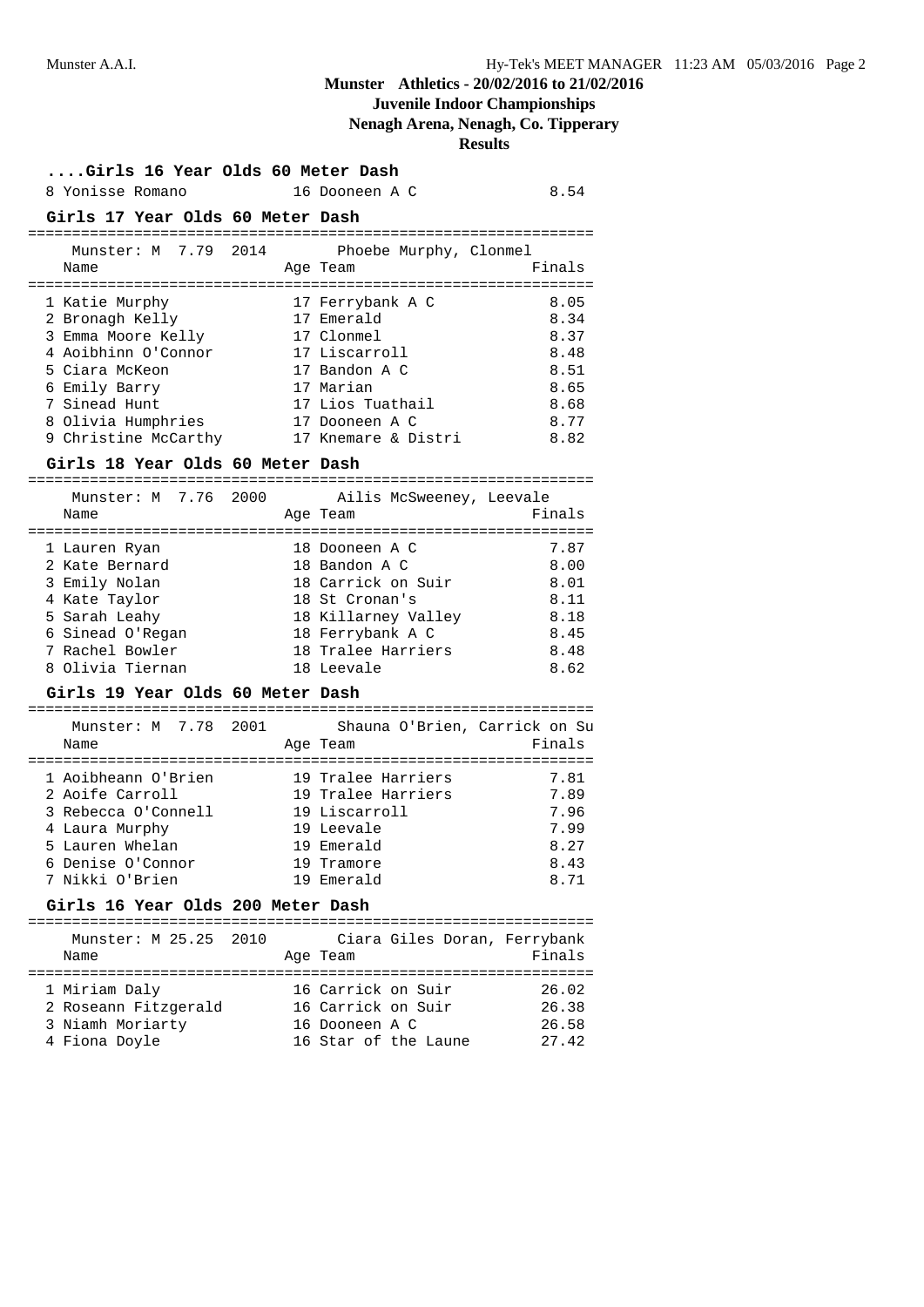## **Juvenile Indoor Championships**

**Nenagh Arena, Nenagh, Co. Tipperary**

**Results**

### **Girls 17 Year Olds 200 Meter Dash**

| Munster: M 25.60 2008<br>Name | Joan Healy, Bandon<br>Age Team | Finals |
|-------------------------------|--------------------------------|--------|
| 1 Katie Murphy                | 17 Ferrybank A C               | 25.71  |
| 2 Zara Bolger                 | 17 Emerald                     | 26.52  |
| 3 Bronagh Kelly               | 17 Emerald                     | 27.21  |
| 4 Annie Russell               | Emerald                        | 27.61  |

### **Girls 18 Year Olds 200 Meter Dash**

| Munster: M 25.37 2015 |  | Phoebe Murphy, Ferrybank |        |
|-----------------------|--|--------------------------|--------|
| Name                  |  | Age Team                 | Finals |
|                       |  |                          |        |
| 1 Lauren Ryan         |  | 18 Dooneen A C           | 26.54  |
| 2 Emily Nolan         |  | 18 Carrick on Suir       | 26.63  |
| 3 Sarah Leahy         |  | 18 Killarney Valley      | 27.38  |
| 4 Niamh Cullen        |  | 18 Lios Tuathail         | 28.46  |

### **Girls 19 Year Olds 200 Meter Dash**

| Munster: M 25.33 2002 |  | Aisling Maunsel, Leevale |        |
|-----------------------|--|--------------------------|--------|
| Name                  |  | Age Team                 | Finals |
|                       |  |                          |        |
| 1 Aoife Carroll       |  | 19 Tralee Harriers       | 26.94  |
| 2 Laura Murphy        |  | 19 Leevale               | 27.53  |
| 3 Rebecca O'Connell   |  | 19 Liscarroll            | 28.18  |
| 4 Denise O'Connor     |  | 19 Tramore               | 28.50  |

### **Girls 18 Year Olds 400 Meter Dash**

| Munster: M 41.18 2004<br>Name |  | Claire McSweeney, Leevale<br>Age Team | Finals H# |                |
|-------------------------------|--|---------------------------------------|-----------|----------------|
| 1 Anna Burke                  |  | 18 Emerald                            | 1:03.17   |                |
| 2 Emer Delargy                |  | 18 Templemore                         | 1:04.98   | 2              |
| 3 Kila Curran                 |  | 18 Dooneen A C                        | 1:06.09   | $\mathfrak{D}$ |
| 4 Jessica Strain              |  | 18 Midleton A C                       | 1:06.67   |                |
| 5 Anna Courtney               |  | 18 Marian                             | 1:10.75   | 2              |
| 6 Keelie O'Connor             |  | 18 Killarney Valley                   | 1:30.15   |                |
|                               |  |                                       |           |                |

### **Girls 19 Year Olds 400 Meter Dash**

| Munster: M 59.22 2015<br>Name | Age Team           | Leanne Prout, Carrick on Suir<br>Finals |
|-------------------------------|--------------------|-----------------------------------------|
| 1 Aoife Carroll               | 19 Tralee Harriers | 1:03.24                                 |
| 2 Cliona Blake                | 19 St John's       | 1:06.53                                 |
| 3 Taylor Murphy               | 19 Leevale         | 1:07.98                                 |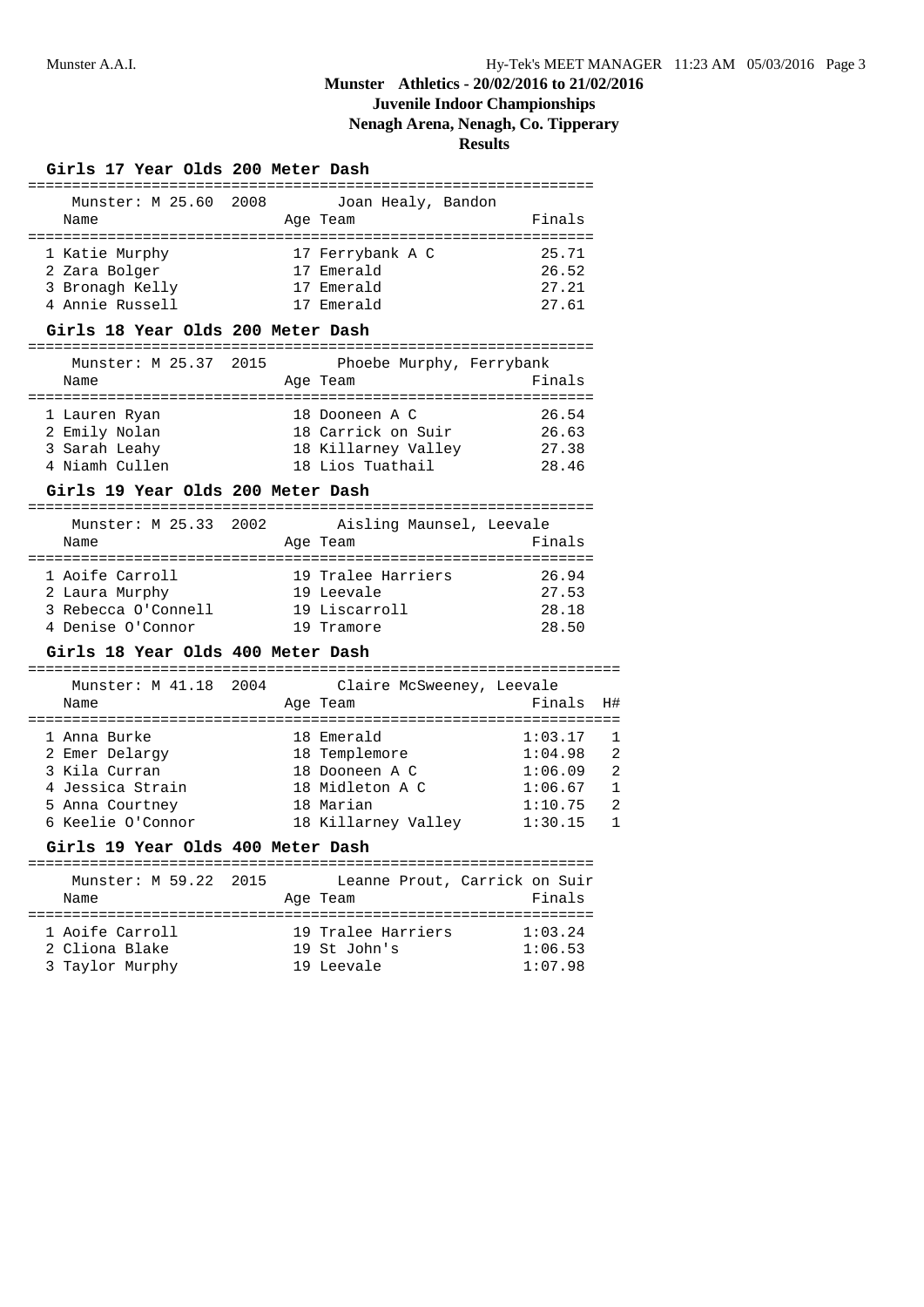# **Juvenile Indoor Championships**

**Nenagh Arena, Nenagh, Co. Tipperary**

**Results**

| Munster: M 1:44.07 2015                          | Aikbhe Doherty, Ennis Track |                  |                |
|--------------------------------------------------|-----------------------------|------------------|----------------|
| Name                                             | Age Team                    | Finals           | H#             |
|                                                  |                             | ================ |                |
| 1 Sarah Hosey                                    | 13 Dooneen A C              | 1:43.25M         | $\mathbf{1}$   |
| 2 Maeve O'Neill                                  | 13 Dohney's A C             | 1:44.47          | 1              |
| 3 Aniela Borkowski Hogan                         | 13 North Cork A C           | 1:50.11          | 2              |
| 4 Sarah Butler                                   | 13 Dooneen A C              | 1:51.40          | 2              |
| 5 Maria Campbell                                 | 13 Dooneen A C              | 1:53.97          | $\mathbf{1}$   |
| 6 Ciara Meehan                                   | 13 Marian                   | 1:54.60          | 1              |
| 7 Neasa Ni Ainfein                               | 13 Ennis Track A C          | 1:55.28          | 2              |
| 8 Kate Burke                                     | 13 Moyglass                 | 1:56.23          | 1              |
| 9 Orna O'Reilly                                  | 13 Ferrybank A C            | 1:56.64          | 2              |
| 10 Grace Carmody                                 | 13 Marian                   | 2:01.79          | 2              |
| Girls 14 Year Olds 800 Meter Run                 |                             |                  |                |
|                                                  |                             |                  |                |
| Munster: M 2:23.43 2010                          | Jenna Bromell, Emerald      |                  |                |
| Name                                             | Age Team                    | Finals           | H#             |
|                                                  |                             |                  |                |
| 1 Amiee Hayde                                    | 14 Newport                  | 2:23.10M 3       |                |
| 2 Aibhe Doherty                                  | 14 Ennis Track A C          | 2:25.67          | 1              |
| 3 Jane Buckley                                   | 14 Bandon A C               | 2:28.29          | 1              |
| 4 Ellie Pike                                     | 14 Ennis Track A C          | 2:30.12          | $\mathbf{1}$   |
| 5 Shauna O'Gorman                                | 14 Kilmihill A C            | 2:31.48          | $\overline{2}$ |
| 6 Meghan Carr                                    | 14 St Catherines A C        | 2:32.89          | 3              |
| 7 Ailbhe O'Neill                                 | 14 Nenagh Oly               | 2:35.71          | 3              |
| 8 Helene Marie Vahi                              | 14 Midleton A C             | 2:41.76          | 3              |
| 9 Ciara Moore                                    | 14 Guest                    | 2:45.31          | 3              |
| 10 Emma Fennell                                  | 14 St. Marys Clare          | 2:46.11          | 2              |
| Girls 15 Year Olds 800 Meter Run                 |                             |                  |                |
|                                                  |                             |                  |                |
| Munster: M 2:20.65 2005                          | Ciara Cronin, Ferrybank     |                  |                |
| Name                                             | Age Team                    | Finals           | H#             |
|                                                  |                             |                  |                |
| 1 Ellen Lynch                                    | 15 Emerald                  | 2:26.05          | 1              |
| 2 Rhona Randles                                  | 15 Knemare & Distri         | 2:30.41          | 3              |
| 3 Ava Fennessy                                   | 15 Clonmel                  | 2:30.74          | 2              |
| 4 Una O'Brien                                    | 15 Tramore                  | 2:32.37          | 2              |
| 5 Ella Doherty                                   | 15 Marian                   | 2:32.84          | 1              |
| 6 Grainne Egan                                   | 15 North Cork A C           | 2:33.23          | 3              |
| 7 Romy Fehily                                    | 15 Dooneen A C              | 2:37.51          | 3              |
| 8 Kerry Barrett                                  | 15 Youghal                  | 2:39.61          | 1              |
| 9 Anna Duffin                                    | 15 Waterford A C            | 2:44.19          | 3              |
| 10 Heather O'Connor                              | 15 Tramore                  | 2:45.75          | 3              |
| Girls 16 Year Olds 800 Meter Run                 |                             |                  |                |
|                                                  |                             |                  |                |
| Munster: M 2:21.05 2015 Alex O'Neill, St Cronins |                             |                  |                |
| Name                                             | Age Team                    | Finals           |                |
|                                                  |                             |                  |                |
| 1 Kaithlyn Coffey                                | 16 Leevale                  | 2:29.83          |                |
| 2 Rachel Hosey                                   | 16 Emerald                  | 2:30.80          |                |

3 Alyce O'Connor 16 Knemare & Distri 2:33.68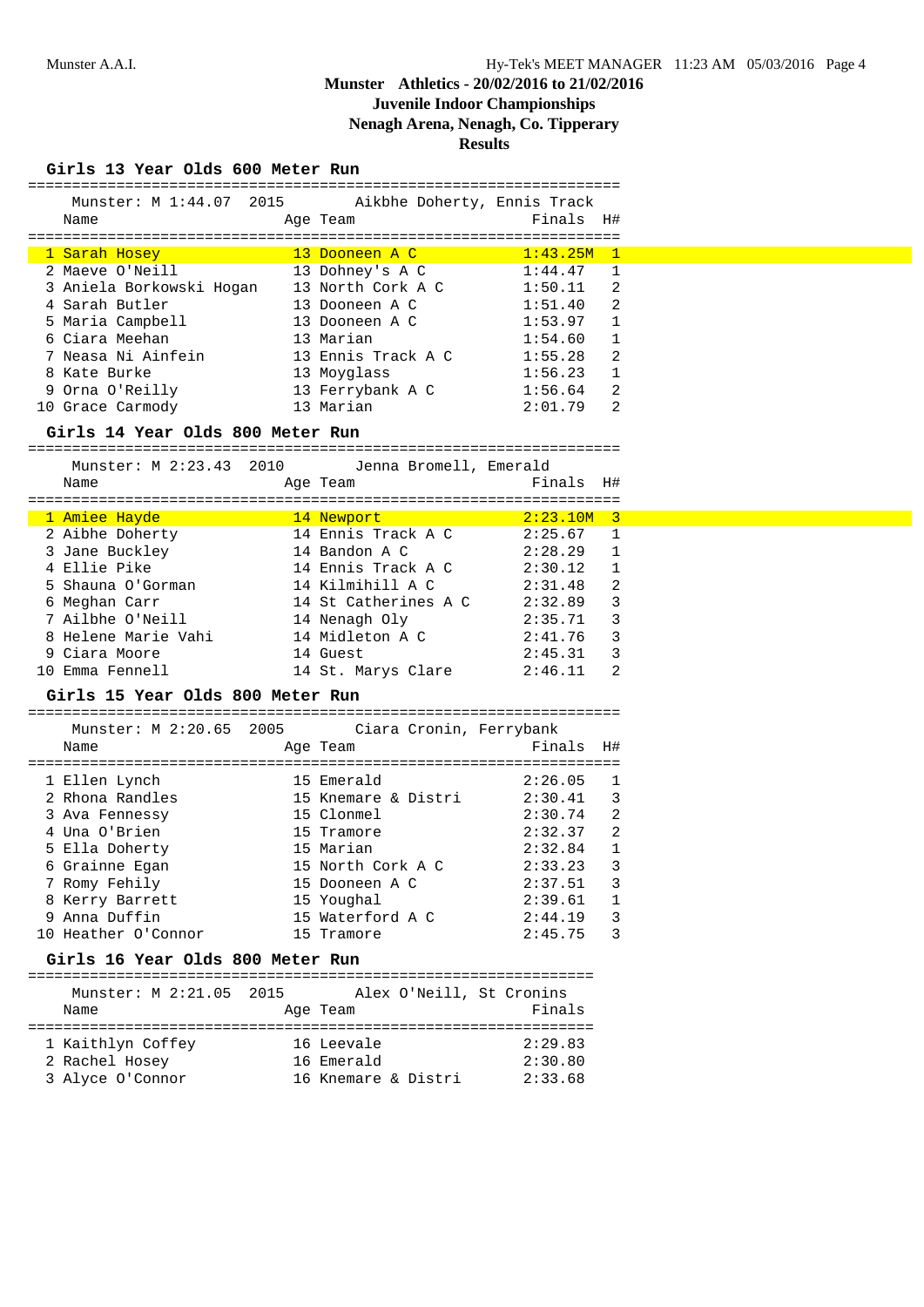# **Juvenile Indoor Championships**

**Nenagh Arena, Nenagh, Co. Tipperary**

## **Results**

### **....Girls 16 Year Olds 800 Meter Run**

| 4 Isabelle Cummins                         | 16 Ferrybank A C    | 2:33.71 |
|--------------------------------------------|---------------------|---------|
| 5 Aine Cait Ni Cheallachai 16 Ballincollig |                     | 2:42.46 |
| 6 Grace Fitzgerald                         | 16 Dooneen A C      | 2:43.38 |
| 7 Zoe Kiely                                | 16 Ferrybank A C    | 2:43.46 |
| 8 Emma O'Regan                             | 16 Knemare & Distri | 2:44.51 |

#### **Girls 17 Year Olds 800 Meter Run**

================================================================ Munster: M 2:18.20 2013 Louise Shanahan, Leevale

| Name                    | Age Team               | Finals  |
|-------------------------|------------------------|---------|
| 1 Alex O'Neill          | 17 St Cronan's         | 2:24.51 |
| 2 Jo Keane              | 17 Kilmurry Ibk Nth Cl | 2:29.16 |
| 3 Emma Fagan            | 17 Newport             | 2:31.18 |
| 4 Alanah Deering        | 17 Nenagh Oly          | 2:35.72 |
| 5 Grace O'Donnell       | 17 West Limerick       | 2:46.29 |
| 6 Molly Jean Hutchinson | 17 Ferrybank A C       | 2:49.85 |
| 7 Sophie Moroney        | 17 West Limerick       | 2:50.81 |

### **Girls 18 Year Olds 800 Meter Run**

| Munster: M 2:14.52 2004 |                  | Laura Crowe, Tralee Harrier |
|-------------------------|------------------|-----------------------------|
| Name                    | Age Team         | Finals                      |
|                         |                  |                             |
| 1 Caoimhe Harvey        | 18 St John's     | 2:19.14                     |
| 2 Aoife Mahony          | 18 Lios Tuathail | 2:20.41                     |
| 3 Emer Delargy          | 18 Templemore    | 2:31.40                     |

### **Girls 16 Year Olds 1500 Meter Run**

| Munster: M 4:56.60 2005<br>Name | Francis O'Shea, North Cork<br>Age Team | Finals  |
|---------------------------------|----------------------------------------|---------|
| 1 Kaithlyn Coffey               | 16 Leevale                             | 5:19.63 |
| 2 Emily Cahill                  | 16 St Cronan's                         | 5:21.23 |
| 3 Ursula Bluett                 | 16 North Cork A C                      | 5:30.29 |
| 4 Isabelle Cummins              | 16 Ferrybank A C                       | 5:35.41 |
| 5 Matilde Gomez                 | 16 Templemore                          | 5:40.42 |

### **Girls 17 Year Olds 1500 Meter Run**

| Munster: M 4:49.87 2006 | Niamh Ryan, Ferrybank  |         |
|-------------------------|------------------------|---------|
| Name                    | Age Team               | Finals  |
|                         |                        |         |
| 1 Alanna Neff           | 17 Leevale             | 5:04.53 |
| 2 Alex O'Neill          | 17 St Cronan's         | 5:05.62 |
| 3 Laura Nicholson       | 17 Bandon A C          | 5:06.53 |
| 4 Emma Fagan            | 17 Newport             | 5:07.26 |
| 5 Alanah Deering        | 17 Nenagh Oly          | 5:16.75 |
| 6 Jo Keane              | 17 Kilmurry Ibk Nth Cl | 5:18.14 |
| 7 Grace O'Donnell       | 17 West Limerick       | 5:54.81 |
| 8 Kate Downes           | 17 West Limerick       | 6:08.36 |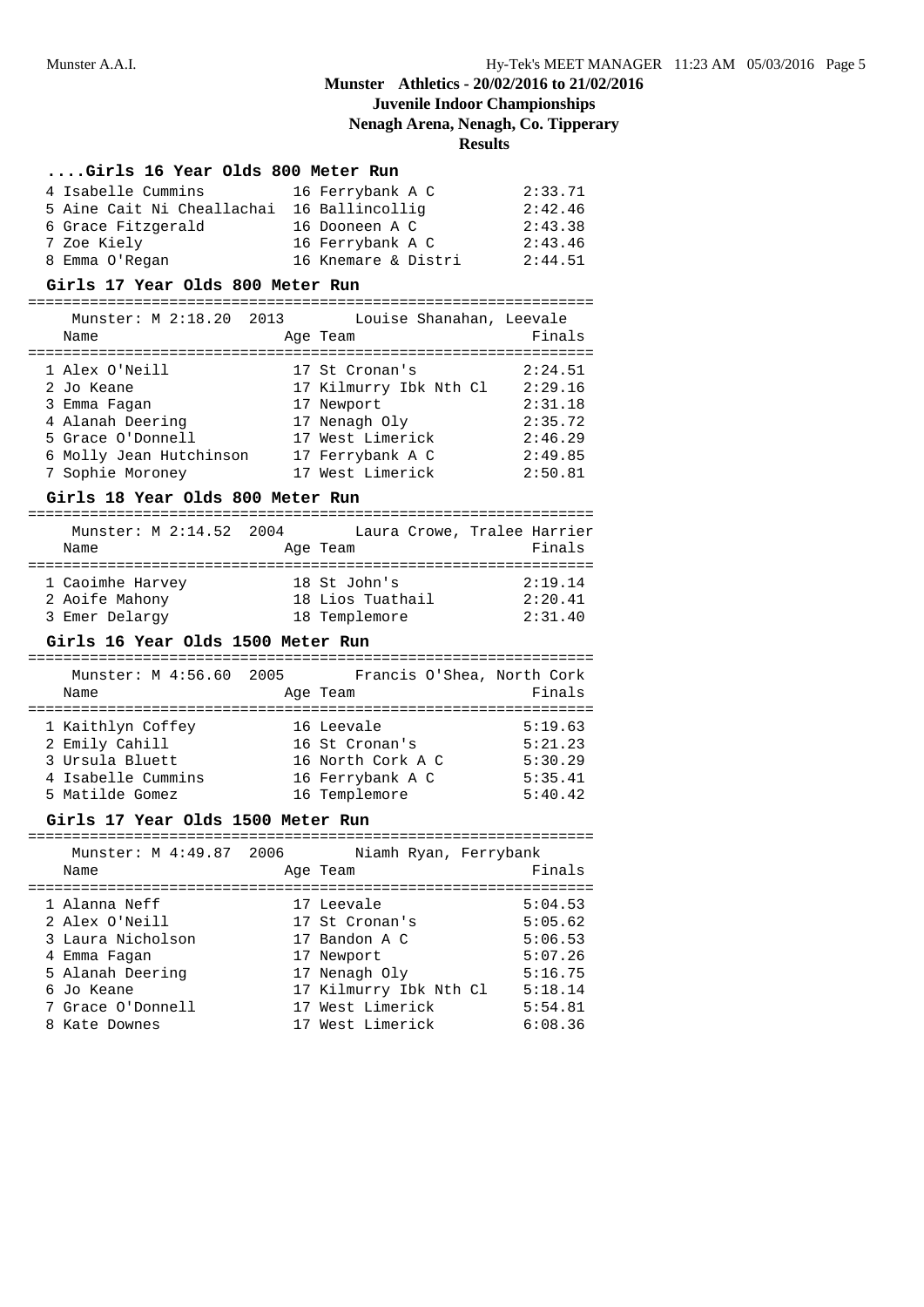# **Juvenile Indoor Championships**

## **Nenagh Arena, Nenagh, Co. Tipperary**

**Results**

### **Girls 18 Year Olds 1500 Meter Run**

| Munster: M 4:40.77 2011 | Amy O'Donoghue, Emerald |         |
|-------------------------|-------------------------|---------|
| Name                    | Age Team                | Finals  |
|                         |                         |         |
| 1 Aoife Mahony          | 18 Lios Tuathail        | 5:04.18 |
| 2 Tanya Cox             | 18 Dooneen A C          | 5:10.14 |
| 3 Elaine Shannon        | 18 Kilmurry Ibk Nth Cl  | 5:54.76 |

### **Girls 13 Year Olds 60 Meter Hurdles 2'3" Green**

| Munster: M 9.92 2014<br>Name |  | Ellen Lynch, Dooneen<br>Age Team | Finals |
|------------------------------|--|----------------------------------|--------|
|                              |  |                                  |        |
| 1 Laura Frawley              |  | 13 St Mary's Lk                  | 9.95   |
| 2 Emma Moroney               |  | 13 St Mary's Lk                  | 10.07  |
| 3 Lorna O'Shea               |  | 13 Carrick on Suir               | 10.08  |
| 4 Katie Nolke                |  | 13 Ferrybank A C                 | 10.54  |
| 5 Caitlin Hennessy           |  | 13 Leevale                       | 10.81  |
| 6 Maria Campbell             |  | 13 Dooneen A C                   | 10.83  |
| 7 Ella Scott                 |  | 13 Leevale                       | 10.91  |
| 8 Vanessa Frawley            |  | 13 Cove                          | 12.14  |

### **Girls 14 Year Olds 60 Meter Hurdles 2'3" White**

| Munster: M 9.20 2014<br>Name |  | Age Team           | Miariam Daly, Carrick on Suir<br>Finals |
|------------------------------|--|--------------------|-----------------------------------------|
| 1 Emily Wall                 |  | 14 Leevale         | 9.60                                    |
| 2 Susan Nestor               |  | 14 St. Marys Clare | 9.70                                    |
| 3 Hollie McCarthy            |  | 14 Liscarroll      | 9.73                                    |
| 4 Damilola Adesina           |  | 14 Marian          | 9.89                                    |
| 5 Gwen Flatley               |  | 14 Carrick on Suir | 10.25                                   |
| 6 Lynn Vermeer               |  | 14 Carrick on Suir | 10.50                                   |
| 7 Paulac Iqwe                |  | 14 Ferrybank A C   | 10.59                                   |
| Ella Dillon                  |  | 14 Dooneen A C     | 10.67                                   |

### **Girls 15 Year Olds 60 Meter Hurdles 2'6" Black**

| Munster: M 9.10 2015<br>Name |  | Age Team           | Miariam Daly, Carrick on Suir<br>Finals |
|------------------------------|--|--------------------|-----------------------------------------|
| 1 Niamh Foley                |  | 15 St Mary's Lk    | 9.31                                    |
| 2 Orla Winston               |  | 15 Clonmel         | 9.75                                    |
| 3 Chisom Uqwuera             |  | 15 Ennis Track A C | 9.81                                    |
| 4 Holly Meredith             |  | 15 St Mary's Lk    | 10.31                                   |
| 5 Shauna Ryan                |  | 15 Dooneen A C     | 10.42                                   |
| 6 Rachel O'Shea              |  | 15 Carrick on Suir | 12.33                                   |
| 7 Jodie Cahill               |  | 15 St Cronan's     | 12.39                                   |

## **Girls 16 Year Olds 60 Meter Hurdles 2'6" Yellow**

| Munster: M 8.97 2009 |  | Sarah Lavin, Emerald |        |  |
|----------------------|--|----------------------|--------|--|
| Name                 |  | Age Team             | Finals |  |
| 1 Miriam Daly        |  | 16 Carrick on Suir   | 898    |  |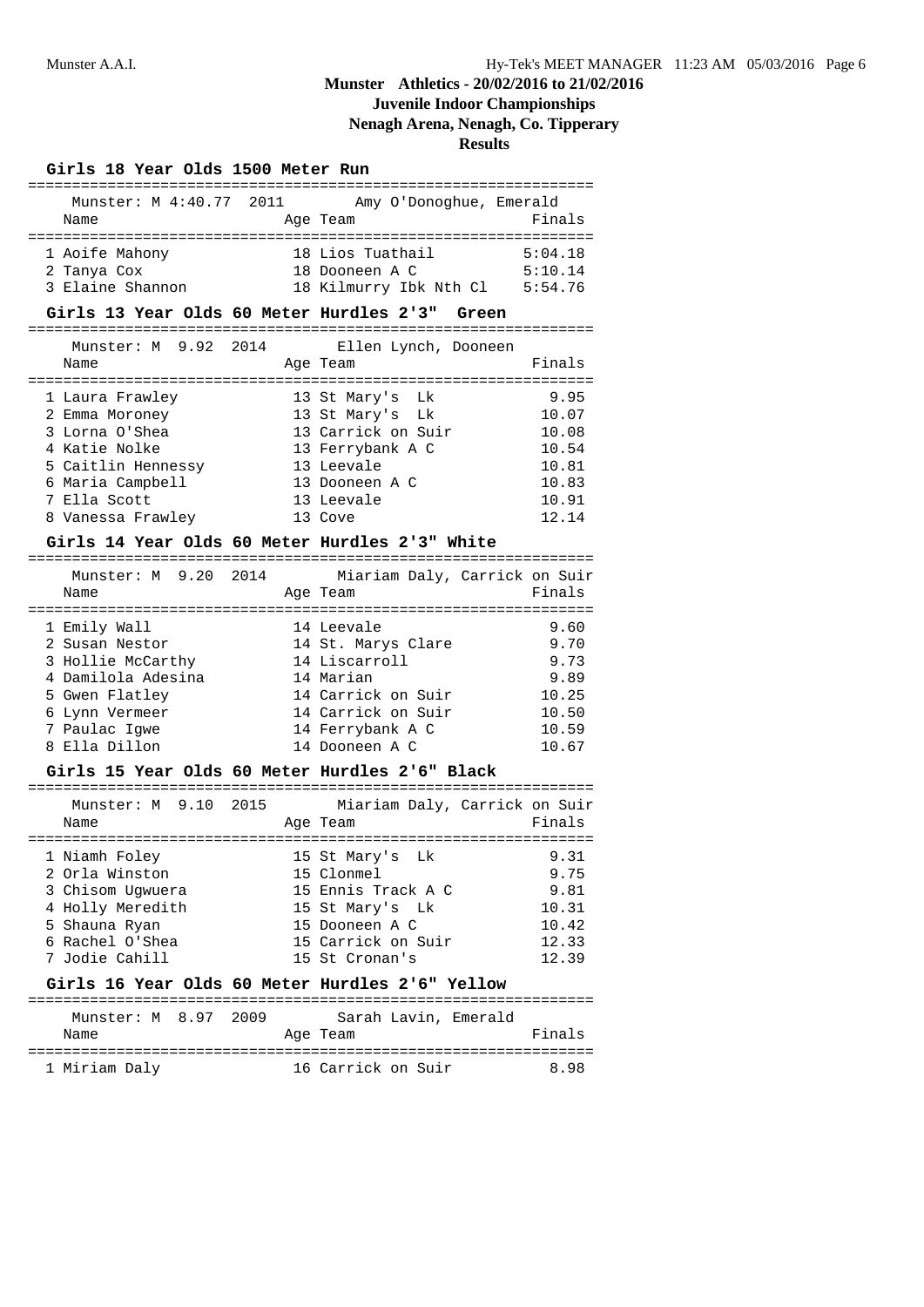# **Juvenile Indoor Championships**

**Nenagh Arena, Nenagh, Co. Tipperary**

| Girls 16 Year Olds 60 Meter Hurdles 2'6" Yellow  |                                                                                                                                                                                                                                  |                                           |                |
|--------------------------------------------------|----------------------------------------------------------------------------------------------------------------------------------------------------------------------------------------------------------------------------------|-------------------------------------------|----------------|
| 2 Aisling Cassidy                                |                                                                                                                                                                                                                                  |                                           | 9.75           |
| 3 Fiona Doyle                                    |                                                                                                                                                                                                                                  | 16 Bandon A C<br>16 Star of the Laune     | 9.89           |
| 4 Rachel Walsh                                   |                                                                                                                                                                                                                                  | 16 Carrick on Suir                        | 10.16          |
| 5 Emily O'Mahony                                 |                                                                                                                                                                                                                                  | 16 Waterford A C 11.54                    |                |
| Girls 17 Year Olds 60 Meter Hurdles 2'6"         |                                                                                                                                                                                                                                  |                                           |                |
| Munster: M 8.82 2005 Mairead Murphy, Ferrybank   |                                                                                                                                                                                                                                  |                                           |                |
| Name                                             |                                                                                                                                                                                                                                  | Age Team                                  | Finals         |
| 1 Olivia Humphries 17 Dooneen A C                |                                                                                                                                                                                                                                  |                                           | 9.90           |
| 2 Sarah O'Keeffe                                 |                                                                                                                                                                                                                                  | 17 Liscarroll                             | 10.43          |
| 3 Laura McDonnell                                |                                                                                                                                                                                                                                  |                                           | 10.56          |
| 4 Hanifah Busairi                                |                                                                                                                                                                                                                                  | 17 Marian<br>17 Tramore                   | 10.82          |
| Girls 18 Year Olds 60 Meter Hurdles 2'6"         |                                                                                                                                                                                                                                  |                                           |                |
| Munster: M 8.99 2006 Mairead Murphy, Ferrybank   |                                                                                                                                                                                                                                  |                                           |                |
| Name                                             | Age Team                                                                                                                                                                                                                         |                                           | Finals         |
|                                                  | and the set of the set of the set of the set of the set of the set of the set of the set of the set of the set<br>East of the set of the set of the set of the set of the set of the set of the set of the set of the set of the |                                           | 8.57M          |
| 1 Molly Scott North<br>2 Kate Taylor             |                                                                                                                                                                                                                                  | 18 St Cronan's                            | 9.15           |
| 3 Anna Courtney 18 Marian                        |                                                                                                                                                                                                                                  |                                           | 9.72           |
|                                                  |                                                                                                                                                                                                                                  |                                           |                |
|                                                  |                                                                                                                                                                                                                                  |                                           |                |
| Girls 19 Year Olds 60 Meter Hurdles 2'9"         |                                                                                                                                                                                                                                  |                                           |                |
| Munster: M 8.23 2003                             |                                                                                                                                                                                                                                  | Mandy Crowe, Bansha                       |                |
| Name                                             |                                                                                                                                                                                                                                  | Age Team                                  | Finals         |
|                                                  |                                                                                                                                                                                                                                  |                                           |                |
| 1 Cliona Blake                                   |                                                                                                                                                                                                                                  |                                           | 9.73           |
| 2 Rebecca O'Connell                              |                                                                                                                                                                                                                                  | 19 St John's<br>19 Liscarroll             | 9.84           |
| 3 Denise O'Connor                                |                                                                                                                                                                                                                                  | 19 Tramore<br>19 Waterford A C            | 10.55<br>11.39 |
| 4 Gwyneth Blair<br>Girls 13 Year Olds High Jump  |                                                                                                                                                                                                                                  |                                           |                |
|                                                  |                                                                                                                                                                                                                                  |                                           |                |
| Munster: M 1.48m 2012 Vickie Cussack, Liscarroll |                                                                                                                                                                                                                                  |                                           |                |
| Name                                             |                                                                                                                                                                                                                                  | Age Team                                  | Finals         |
| 1 Laura Frawley 13 St Mary's                     |                                                                                                                                                                                                                                  | Lk                                        | 1.45m          |
| 2 Katie Nolke                                    |                                                                                                                                                                                                                                  |                                           |                |
| 3 Queen Taminowo                                 |                                                                                                                                                                                                                                  | 13 Ferrybank A C 1.40m<br>13 Midleton A C | 1.35m          |
| 4 Lorna O'Shea                                   |                                                                                                                                                                                                                                  | 13 Carrick on Suir                        | J1.35m         |
| 5 Neassa Towey                                   |                                                                                                                                                                                                                                  | 13 Templemore                             | 1.30m          |
| 6 Lauren Sheils                                  |                                                                                                                                                                                                                                  | 13 Ferrybank A C                          | J1.30m         |
| 7 Maeve O'Neill                                  |                                                                                                                                                                                                                                  | 13 Dohney's A C                           | J1.30m         |
| 8 Vanessa Frawley                                |                                                                                                                                                                                                                                  | 13 Cove                                   | 1.25m          |
| 9 Nicole Lapiy                                   |                                                                                                                                                                                                                                  | 13 Carrick on Suir<br>13 Nenagh Oly       | J1.25m         |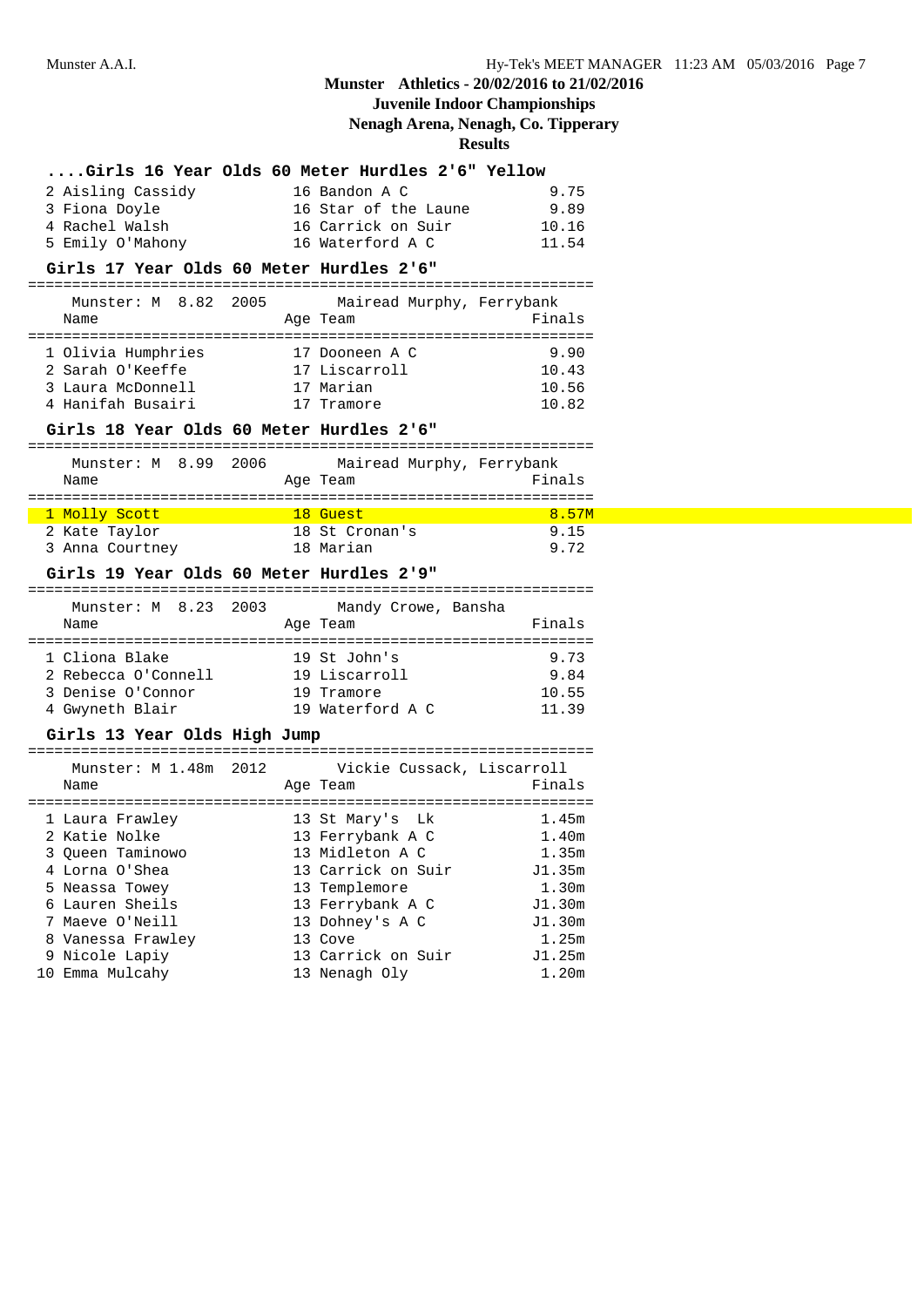# **Juvenile Indoor Championships**

**Nenagh Arena, Nenagh, Co. Tipperary**

| Girls 14 Year Olds High Jump<br>================== |                                                                  |        |
|----------------------------------------------------|------------------------------------------------------------------|--------|
| Munster: M 1.56m 2014                              | :==============================<br>Sophie Meredith, St Marys - L |        |
| Name                                               | Age Team                                                         | Finals |
| 1 Damilola Adesina                                 | 14 Marian                                                        | 1.45m  |
| 2 Susan Nestor                                     | 14 St. Marys Clare                                               | 1.40m  |
| 3 Angel Nwaigwe                                    | 14 Marian                                                        | J1.40m |
| 4 Aoife O'Sullivan                                 | 14 Liscarroll                                                    | 1.35m  |
| 5 Anna Joy O'Regan                                 | 14 Sunhill Harriers AC                                           | 1.30m  |
| 5 Helene Marie Vahi                                | 14 Midleton A C                                                  | 1.30m  |
| 7 Ella Dillon                                      | 14 Dooneen A C                                                   | J1.30m |
| 8 Elena Collins                                    | 14 Leevale                                                       | 1.20m  |
| 9 Aoife O'Neill                                    | 14 Dohney's A C                                                  | 1.15m  |
| Girls 15 Year Olds High Jump                       |                                                                  |        |
| Munster: M 1.61m 2015                              | Sophie Meredith, St Marys - L                                    |        |
| Name                                               | Age Team                                                         | Finals |
|                                                    |                                                                  |        |
| <u>1 Ciara Kennelly</u>                            | 15 Killarney Valley                                              | 1.65mM |
| 2 Kylie Heinen                                     | 15 Ferrybank A C                                                 | 1.55m  |
| 3 Holly Meredith                                   | 15 St Mary's Lk                                                  | 1.50m  |
| 4 Orla Winston                                     | 15 Clonmel                                                       | 1.45m  |
| 5 Lia O'Brien                                      | 15 Midleton A C                                                  | 1.35m  |
| 5 Jean Grace                                       | 15 Nenagh Oly                                                    | 1.35m  |
| 7 Shauna Reilly                                    | 15 Bandon A C                                                    | J1.35m |
| 8 Jodie Cahill                                     | 15 St Cronan's                                                   | J1.35m |
| 9 Lucy Mulcahy                                     | 15 Nenagh Oly                                                    | 1.30m  |
| 10 Rachel O'Shea                                   | 15 Carrick on Suir                                               | J1.30m |
| Girls 16 Year Olds High Jump                       |                                                                  |        |
| Munster: M 1.68m 2010                              | Aisling Croke, Dooneen                                           |        |
| Name                                               | Age Team                                                         | Finals |
|                                                    |                                                                  |        |
| 1 Fiona Doyle                                      | 16 Star of the Laune                                             | 1.55m  |
| 2 Aisling Cassidy                                  | 16 Bandon A C                                                    | 1.55m  |
| 3 Ellla Stack                                      | 16 Bandon A C                                                    | 1.50m  |
| 4 Emily Cahill                                     | 16 St Cronan's                                                   | 1.45m  |
| 5 Erica Deasy                                      | 16 Belgooly                                                      | 1.45m  |
| 6 Elizabeth Stack                                  | 16 Killarney Valley                                              | 1.40m  |
| 7 Emily O'Mahony                                   | 16 Waterford A C                                                 | 1.40m  |
| Girls 17 Year Olds High Jump                       |                                                                  |        |
|                                                    |                                                                  |        |
| Munster: M 1.70m<br>1990                           | Elaine Ball, Limerick Emerald                                    |        |
| Name                                               | Age Team                                                         | Finals |
|                                                    |                                                                  |        |
| 1 Laura Nicholson                                  | 17 Bandon A C                                                    | 1.50m  |
| 2 Ciara McKeon                                     | 17 Bandon A C                                                    | J1.50m |
| 3 Christine McCarthy                               | 17 Knemare & Distri                                              | 1.45m  |
| 4 Emily Tierney                                    | 17 Nenagh Oly                                                    | 1.40m  |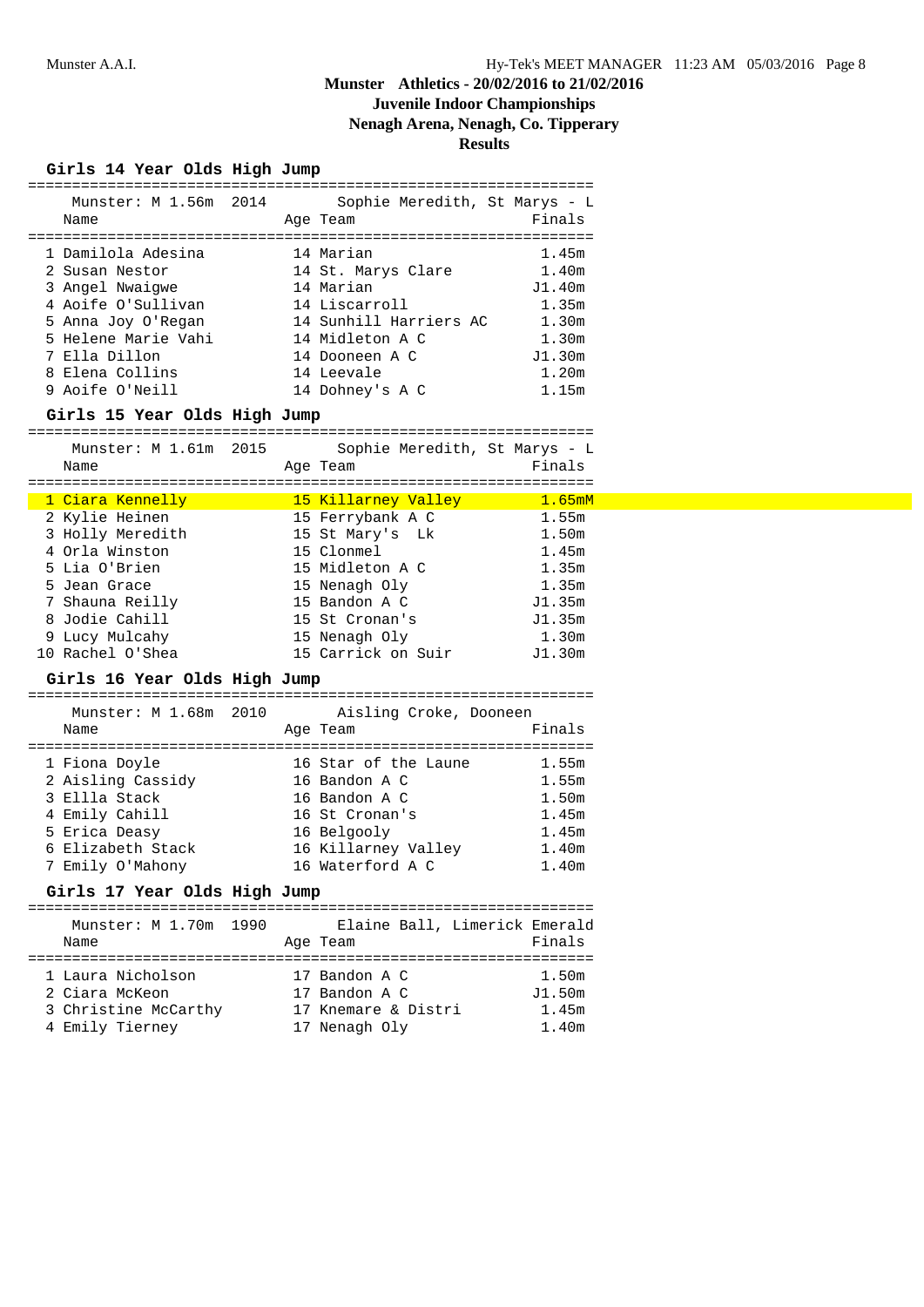# **Juvenile Indoor Championships**

**Nenagh Arena, Nenagh, Co. Tipperary**

|                                                            | ============== | Girls 18 Year Olds High Jump |                                                        |        |
|------------------------------------------------------------|----------------|------------------------------|--------------------------------------------------------|--------|
| Munster: M 1.70m 2012                                      |                |                              | ============================<br>Aisling Croke, Dooneen |        |
| Name                                                       |                |                              | Age Team                                               | Finals |
| 1 Mollie Healy                                             |                |                              |                                                        | 1.55m  |
| 2 Sinead O'Regan                                           |                |                              | 18 Leevale<br>18 Ferrybank A C                         | 1.40m  |
| Girls 19 Year Olds High Jump                               |                |                              |                                                        |        |
|                                                            |                |                              |                                                        |        |
| Munster: M 1.65m 2012                                      |                |                              | Sorcha Murphy, Ferrybank                               |        |
|                                                            |                |                              | Munster: M 1.65m 2013 Aisling Croke, Dooneen           |        |
| Name                                                       |                |                              | Age Team                                               | Finals |
| 1 Cliona Blake                                             |                |                              | 19 St John's                                           | 1.50m  |
| Girls 13 Year Olds Long Jump                               |                |                              |                                                        |        |
| Munster: M 4.90m 2013                                      |                |                              | Sophie Meredith, St Marys - L                          |        |
| Name                                                       |                |                              | Age Team                                               | Finals |
|                                                            |                |                              |                                                        |        |
| 1 Laura Frawley                                            |                |                              | 13 St Mary's Lk                                        | 4.74m  |
| 2 Neassa Towey                                             |                |                              | 13 Templemore                                          | 4.38m  |
| 3 Leanne Healy                                             |                |                              | 13 Marian                                              | 4.32m  |
| 4 Sarah Butler                                             |                |                              | 13 Dooneen A C                                         | 4.24m  |
| 5 Lauren Sheils                                            |                |                              | 13 Ferrybank A C                                       | 4.15m  |
| 6 Katie Nolke                                              |                |                              | 13 Ferrybank A C                                       | 4.05m  |
| 7 Grace Fitzgerald                                         |                |                              | 13 Tipp Town                                           | 4.03m  |
| 8 Maeve O'Neill                                            |                |                              | 13 Dohney's A C                                        | 3.97m  |
| 9 Aoife Neville                                            |                |                              |                                                        |        |
|                                                            |                |                              | 13 Emerald                                             | 3.91m  |
| 10 Queen Taminowo                                          |                |                              | 13 Midleton A C                                        | 3.85m  |
| Girls 14 Year Olds Long Jump                               |                |                              |                                                        |        |
| :================================<br>Munster: M 5.09m 2014 |                |                              | :=============================                         |        |
| Name                                                       |                |                              | Sophie Meredith, St Marys - L<br>Age Team              | Finals |
|                                                            |                |                              |                                                        |        |
| 1 Praise Owoeye                                            |                |                              | 14 Ferrybank A C                                       | 4.99m  |
| 2 Ava Coyle                                                |                |                              | 14 Riverstick Kinsale                                  | 4.60m  |
| 3 Susan Nestor                                             |                |                              | 14 St. Marys Clare                                     | 4.57m  |
| 4 Meghan Carr                                              |                |                              | 14 St Catherines A C                                   | 4.44m  |
| 5 Sarah Murphy                                             |                |                              | 14 Riverstick Kinsale                                  | 4.38m  |
| 6 Paulac Igwe                                              |                |                              | 14 Ferrybank A C                                       | 4.37m  |
| 7 Damilola Adesina                                         |                |                              | 14 Marian                                              | 4.23m  |
| 8 Hollie McCarthy                                          |                |                              | 14 Liscarroll                                          | 4.17m  |
| 9 Aine Mulcahy                                             |                |                              | 14 Carrick on Suir                                     | 4.11m  |
| 9 Blessing Alamu                                           |                |                              | 14 Midleton A C                                        | 4.11m  |
| Girls 15 Year Olds Long Jump                               |                |                              |                                                        |        |
| Munster: M 5.39m 2015                                      |                |                              | Sophie Meredith, St Marys -Li                          |        |
| Name                                                       |                |                              | Age Team                                               | Finals |
|                                                            |                |                              |                                                        |        |
| 1 Niamh Foley<br>2 Lia Farley                              |                |                              | 15 St Mary's Lk<br>15 Riverstick Kinsale 4.94m         | 4.99m  |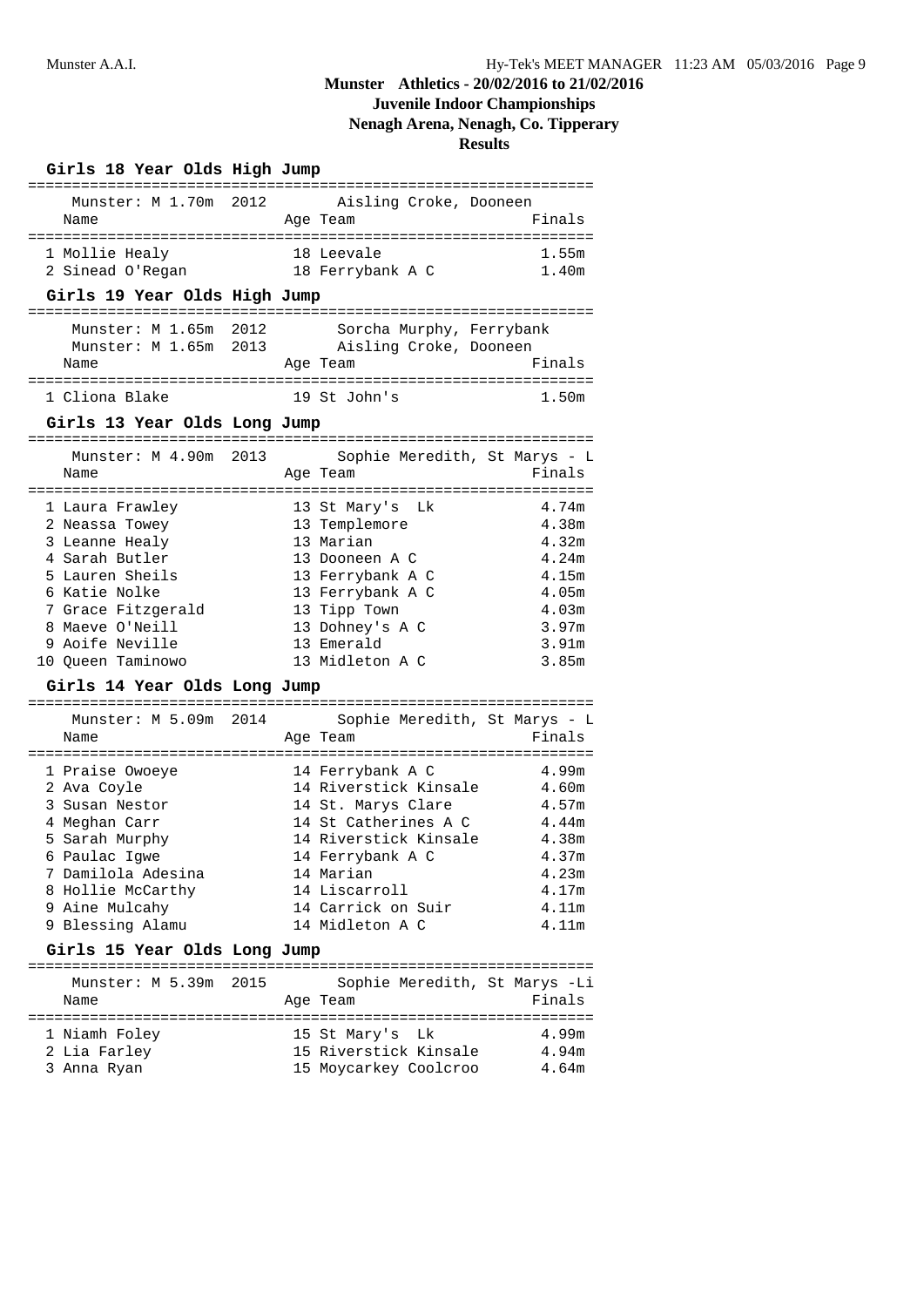# **Juvenile Indoor Championships**

**Nenagh Arena, Nenagh, Co. Tipperary**

**Results**

| Girls 15 Year Olds Long Jump |  |  |  |  |  |  |
|------------------------------|--|--|--|--|--|--|
|------------------------------|--|--|--|--|--|--|

| 4 Holly Meredith | 15 St Mary's Lk     | 4.60m             |
|------------------|---------------------|-------------------|
| 5 Orla Winston   | 15 Clonmel          | 4.46m             |
| 6 Shauna Ryan    | 15 Dooneen A C      | 4.44m             |
| 7 Ava Fennessy   | 15 Clonmel          | 4.39m             |
| 8 Sophie Meade   | 15 Ferrybank A C    | 4.29m             |
| 9 Ciara Kennelly | 15 Killarney Valley | 4.09m             |
| 10 Amanda Tony   | 15 Lios Tuathail    | 4.06 <sub>m</sub> |

### **Girls 16 Year Olds Long Jump**

### ================================================================

Munster: M 5.49m 2016 Lauren O'Leary, Ferrybank

Name **Age Team Age Team** Finals ================================================================

| 1 Lauren O'Leary     | 16 Emerald          | 5.49 <sub>mM</sub> |
|----------------------|---------------------|--------------------|
| 2 Elinor Dennison    | 16 Knemare & Distri | 4.94m              |
| 3 Emily O'Mahony     | 16 Waterford A C    | 4.86m              |
| 4 Roseann Fitzgerald | 16 Carrick on Suir  | 4.66m              |
| 5 Aisling Cassidy    | 16 Bandon A C       | 4.60m              |
| 6 Erica Deasy        | 16 Belgooly         | 4.54 <sub>m</sub>  |
| 7 Asia O'Brien       | 16 Emerald          | 4.06 <sub>m</sub>  |

### **Girls 17 Year Olds Long Jump**

# ================================================================

| Munster: M 5.52m 1994<br>Name | Niamh Savage, Leevale<br>Age Team | Finals |
|-------------------------------|-----------------------------------|--------|
| 1 Katie Murphy                | 17 Ferrybank A C                  | 5.44m  |
| 2 Aoibhinn O'Connor           | 17 Liscarroll                     | 5.17m  |
| 3 Christine McCarthy          | 17 Knemare & Distri               | 4.53m  |
| 4 Sarah O'Keeffe              | 17 Liscarroll                     | 4.30m  |
| 5 Hanifah Busairi             | 17 Tramore                        | 4.16m  |

### **Girls 18 Year Olds Long Jump**

| Munster: M 5.59m 2005 |  | Kelly Proper, Ferrybank |        |
|-----------------------|--|-------------------------|--------|
| Name                  |  | Age Team                | Finals |
| 1 Kate Taylor         |  | 18 St Cronan's          | 5.41m  |
| 2 Rachel Bowler       |  | 18 Tralee Harriers      | 5.29m  |
| 3 Sinead O'Regan      |  | 18 Ferrybank A C        | 4.67m  |
| 4 Emer Delargy        |  | 18 Templemore           | 4.47m  |
| 5 Alex Dowling        |  | 18 Lios Tuathail        | 4.42m  |
| 6 Maria O'Neill       |  | 18 Lios Tuathail        | 3.95m  |

### **Girls 19 Year Olds Long Jump**

| Munster: M 5.59m 2006<br>Name | Kelly Proper, Ferrybank<br>Age Team | Finals |
|-------------------------------|-------------------------------------|--------|
| 1 Aoibheann O'Brien           | 19 Tralee Harriers                  | 5.36m  |
| 2 Cliona Blake                | 19 St John's                        | 4.77m  |
| 3 Denise O'Connor             | 19 Tramore                          | 4.66m  |
| 4 Lauren Whelan               | 19 Emerald                          | 4.64m  |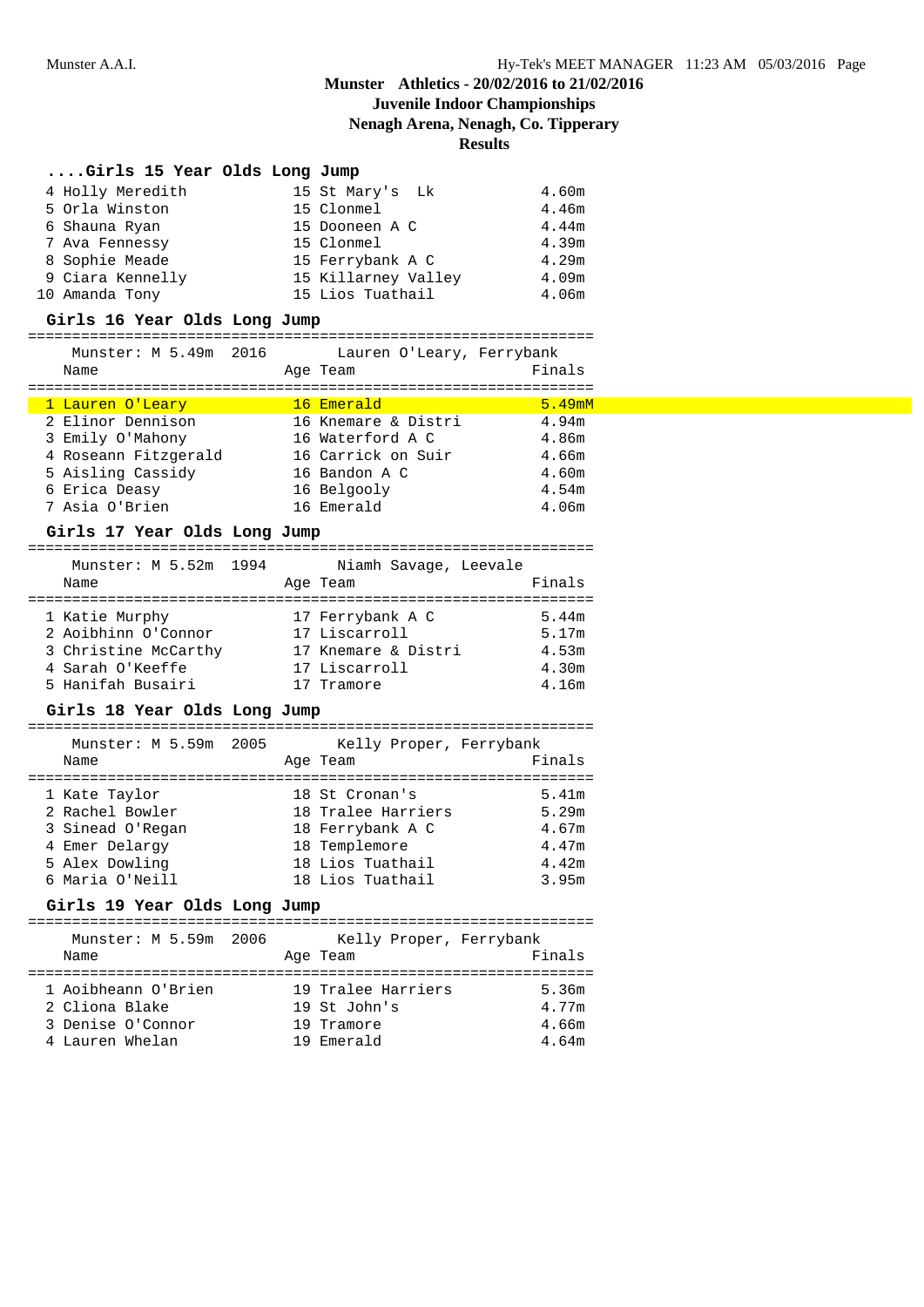# **Juvenile Indoor Championships**

**Nenagh Arena, Nenagh, Co. Tipperary**

| Girls 18 Year Olds Triple Jump     |  |                                             |         |
|------------------------------------|--|---------------------------------------------|---------|
| Munster: M 11.27m 2011<br>Name     |  | Jessica Sheehan, Riverstick<br>Age Team     | Finals  |
| 1 Kate Taylor<br>2 Rachel Bowler   |  | 18 St Cronan's<br>18 Tralee Harriers 10.39m | 11.07m  |
| Girls 19 Year Olds Triple Jump     |  |                                             |         |
| Munster: M 11.23m 2015             |  | Fiona O'Shea, Dooneen                       |         |
| Name                               |  | Age Team                                    | Finals  |
| 1 Aoibheann O'Brien                |  | 19 Tralee Harriers                          | 11.01m  |
| 2 Cliona Blake                     |  | 19 St John's                                | 10.07m  |
| Girls 13 Year Olds Shot Put 2kg    |  |                                             |         |
| Munster: M 12.46m 2015             |  | Megan Lenihan, North Cork                   |         |
| Name                               |  | Age Team                                    | Finals  |
| 1 Amy Whelan                       |  | 13 Liscarroll                               | 9.60m   |
| 2 Laura Frawley                    |  | 13 St Mary's Lk                             | 9.16m   |
| 3 Helen Moynihan                   |  | 13 Liscarroll                               | 8.96m   |
| 4 Queen Taminowo                   |  | 13 Midleton A C                             | 8.54m   |
| 5 Sarah Heery                      |  | 13 Waterford A C                            | 8.52m   |
| 6 Aislinn Byrne                    |  | 13 Gneeveguilla A C                         | 7.40m   |
| 7 Khya Lynch                       |  | 13 Roscrea                                  | 5.89m   |
| 8 Rosie O'Donnell                  |  | 13 Tralee Harriers                          | 5.87m   |
| 9 Maria Campbell                   |  | 13 Dooneen A C                              | 5.77m   |
| 10 Ciara Meehan                    |  | 13 Marian                                   | 5.51m   |
| Girls 14 Year Olds Shot Put 2kg    |  |                                             |         |
|                                    |  |                                             |         |
| Munster: M 13.02m 2015             |  | Ciara Sheehy, Liscarroll                    |         |
| Name                               |  | Age Team                                    | Finals  |
| 1 Megan Lenihan                    |  | <u>14 North Cork A C</u>                    | 14.41mM |
| 2 Blessing Alamu                   |  | 14 Midleton A C                             | 11.43m  |
| 3 Roisin Power                     |  | 14 Newport                                  | 10.34m  |
| 4 Sophie Perrott                   |  | 14 North Cork A C                           | 10.29m  |
| 5 Susan Nestor                     |  | 14 St. Marys Clare                          | 9.85m   |
| 6 Brady Crous                      |  | 14 Templemore                               | 9.76m   |
| 7 Lynn Vermeer                     |  | 14 Carrick on Suir                          | 8.43m   |
| 8 Ella Dillon                      |  | 14 Dooneen A C                              | 8.32m   |
| 9 Aoife O'Sullivan                 |  | 14 Liscarroll                               | 7.91m   |
| 10 Anna Joy O'Regan                |  | 14 Sunhill Harriers AC                      | 6.45m   |
| Girls 15 Year Olds Shot Put 2.72kg |  |                                             |         |
| Munster: M 11.72m 2007             |  | Ailish Sheehan, Dooneen                     |         |
| Name                               |  | Age Team                                    | Finals  |
| 1 Ciara Sheehy                     |  | 15 Liscarroll                               | 13.10mM |
| 2 Holly Meredith                   |  | 15 St Mary's Lk                             | 10.00m  |
| 3 Emily Linehan                    |  | 15 North Cork A C                           | 9.80m   |
|                                    |  |                                             |         |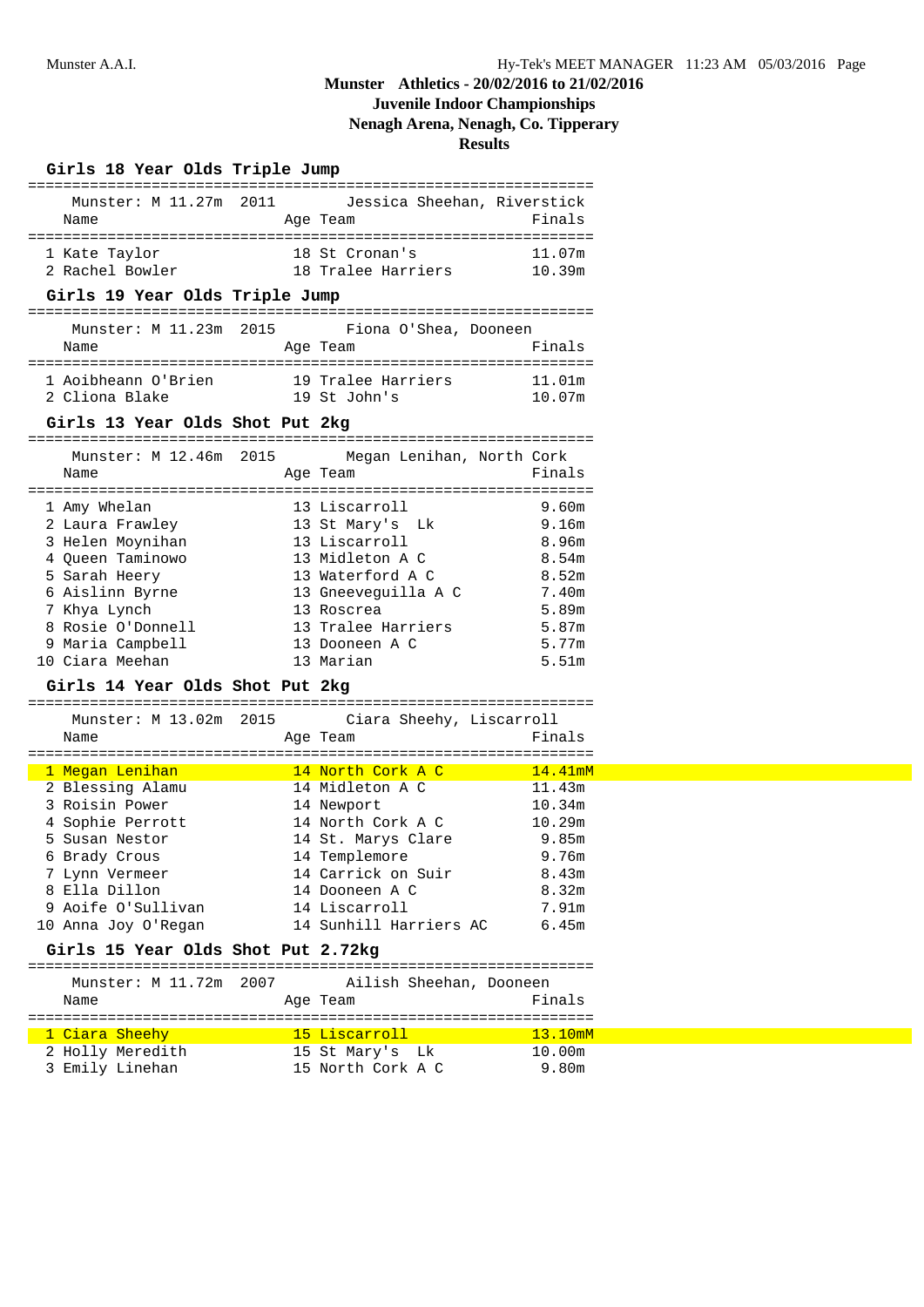## **Munster** Athletics **-** 20/02/2016 to 21/02/2016 **Juvenile Indoor Championships**

**Nenagh Arena, Nenagh, Co. Tipperary**

### **Results**

### **....Girls 15 Year Olds Shot Put 2.72kg**

| 4 Sarah Jacob      | 15 Waterford A C      | J9.80m |
|--------------------|-----------------------|--------|
| 5 Anna Ryan        | 15 Moycarkey Coolcroo | 9.57m  |
| 6 Natasha O'Keeffe | 15 Liscarroll         | 9.13m  |
| 7 Lia O'Brien      | 15 Midleton A C       | 8.43m  |
| 8 Chisom Uqwuera   | 15 Ennis Track A C    | 8.18m  |
| 9 Erin DeBurca     | 15 Bandon A C         | 7.98m  |
| 10 Kerry Barrett   | 15 Youghal            | 7.65m  |

### **Girls 16 Year Olds Shot Put 3kg**

#### ================================================================

|   | Munster: M 11.43m 2013 | Erin Kingston, Bandon |        |
|---|------------------------|-----------------------|--------|
|   | Name                   | Age Team              | Finals |
|   | 1 Shauna Lenihan       | 16 North Cork A C     | 10.91m |
|   | 2 Sophie Meredith      | 16 St Mary's Lk       | 10.56m |
|   | 3 Fiona Hennessy       | 16 Templemore         | 10.47m |
|   | 4 Ellla Stack          | 16 Bandon A C         | 8.81m  |
|   | 5 Hannah Finnerty      | 16 Nenagh Oly         | 8.58m  |
|   | 6 Siobhan Hennessy     | 16 Templemore         | 8.22m  |
|   | 7 Shanice Benson       | 16 Ennis Track A C    | 7.55m  |
| 8 | Emily Myers            | 16 Waterford A C      | 6.98m  |

### **Girls 17 Year Olds Shot Put 3kg**

| Munster: M 12.20m 2014 | Erin Kingston, Bandon |        |
|------------------------|-----------------------|--------|
| Name                   | Age Team              | Finals |
|                        |                       |        |
| 1 Vickie Cusack        | 17 Liscarroll         | 10.68m |
| 2 Rachel Stephens      | 17 Waterford A C      | 9.03m  |
| 3 Sarah O'Keeffe       | 17 Liscarroll         | 8.89m  |
| 4 Aoibhinn O'Connor    | 17 Liscarroll         | 7.42m  |
| 5 Leanne Cronin        | 17 Farranfore         | 7.18m  |
| 6 Emily Tierney        | 17 Nenagh Oly         | 7.11m  |

### **Girls 18 Year Olds Shot Put 3kg**

| Munster: M 12.49m 2014 | Deirbhle Ryan, Nenagh Olympi |         |
|------------------------|------------------------------|---------|
| Name                   | Age Team                     | Finals  |
|                        |                              |         |
| 1 Anne Corcoran        | 18 Ferrybank A C             | 12.52mM |
| 2 Angharad Loughnane   | 18 Marian                    | 12.25m  |
| 3 Noelle Lenihan       | 18 North Cork A C            | 11.11m  |
| 4 Rebecca Ryan         | 18 Nenagh Oly                | 10.44m  |
| 5 Jade O'Farrell Bond  | 18 Borrisokane               | 9.79m   |

#### **Girls 19 Year Olds Shot Put 4kg**

================================================================ Munster: M 12.30m 2010 Fiona Moloney, Dooneen Name **Age Team** Age Team Finals ================================================================ 1 Emily Horgan 19 Bandon A C 6.32m 2 Denise O'Connor 19 Tramore 5.44m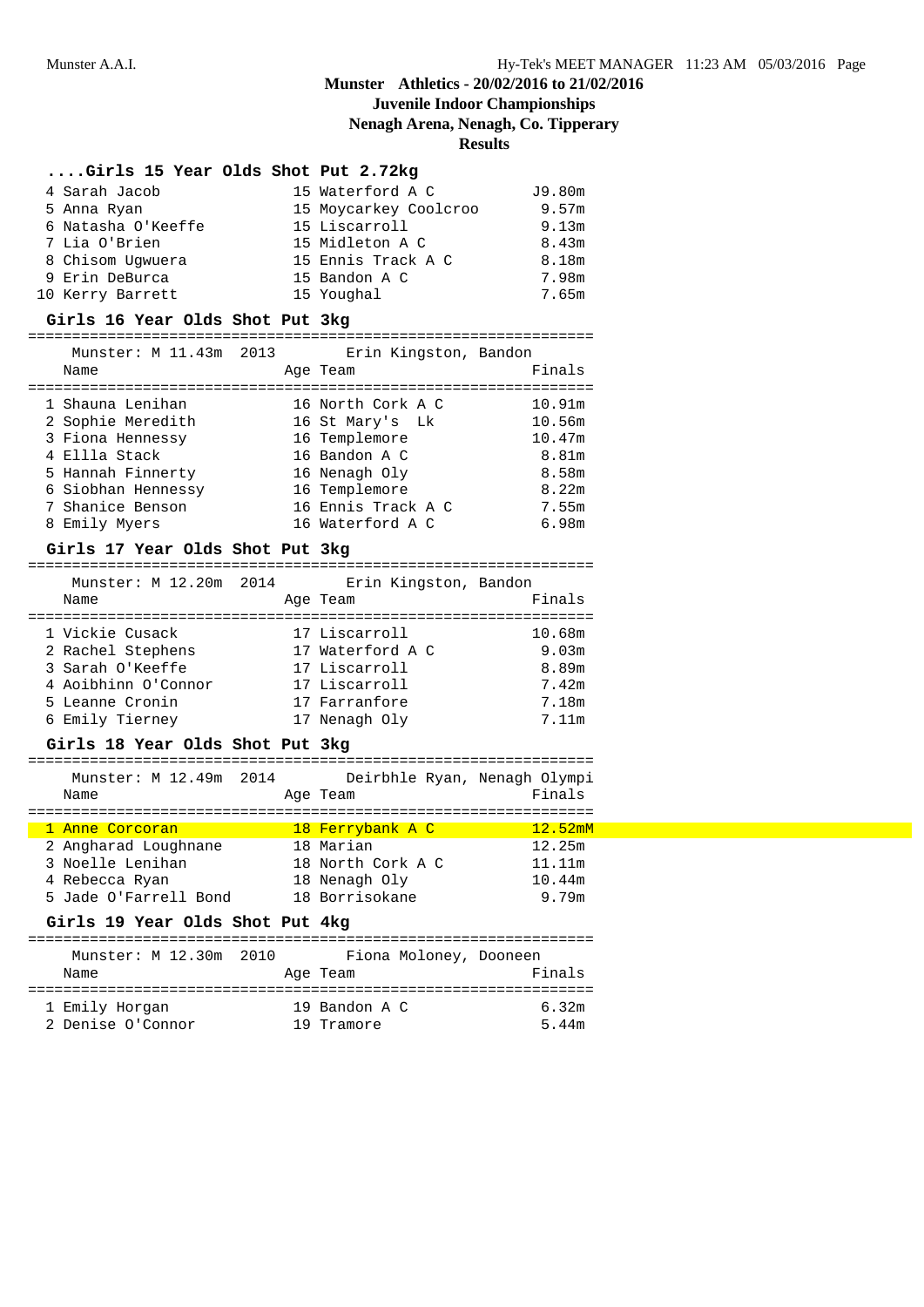## **Juvenile Indoor Championships**

**Nenagh Arena, Nenagh, Co. Tipperary**

|      |                |                                       |                                 |      | Girls 14 Year Olds 1000 Meter Race Walk                                                                                                                               |                             |  |                    |
|------|----------------|---------------------------------------|---------------------------------|------|-----------------------------------------------------------------------------------------------------------------------------------------------------------------------|-----------------------------|--|--------------------|
| Name |                |                                       | Munster: M 5:15.87 2012         |      | Age Team                                                                                                                                                              | Jade O'Farrell Bond, Borris |  | Finals             |
|      |                | 1 Orla Fitzgerald<br>2 Ciadh Reynolds |                                 |      | d 14 Shannon<br>14 Marian                                                                                                                                             |                             |  | 6:21.29<br>6:41.81 |
|      |                |                                       |                                 |      | Girls 15 Year Olds 1000 Meter Race Walk                                                                                                                               |                             |  |                    |
| Name |                |                                       | Munster: M 4:41.88 2008         |      | Age Team                                                                                                                                                              | Kate Veale, West Waterford  |  | Finals             |
|      | 1 Siofra O'Dea |                                       |                                 |      | 15 Kilmurry Ibk Nth Cl 5:01.94<br>2 Olivia Tuthill 15 Bandon A C<br>3 Guste Jakuciunaite 15 Fanahan McSweene 6:16.00<br>4 Paulina Seikyte 15 Fanahan McSweene 6:57.42 |                             |  | 5:30.88            |
|      |                |                                       |                                 |      | Girls 16 Year Olds 1500 Meter Race Walk                                                                                                                               |                             |  |                    |
| Name |                |                                       |                                 |      | Munster: M 6:39.10 2009 Kate Veale, West Waterford<br>Age Team                                                                                                        |                             |  | Finals             |
|      |                |                                       |                                 |      | 1 Emma Caulfield 16 Waterford A C 8:04.90                                                                                                                             |                             |  |                    |
|      |                |                                       |                                 |      | Girls 17 Year Olds 1500 Meter Race Walk                                                                                                                               |                             |  |                    |
| Name |                |                                       |                                 |      | Munster: M 6:20.34 2010 Kate Veale, West Waterford<br>Age Team                                                                                                        |                             |  | Finals             |
|      | 3 Ruth Heery   | 1 Orla O'Connor<br>2 Anna O'Connor    |                                 |      | 17 Waterford A C<br>17 Waterford A C 7:51.84<br>17 Waterford A C                                                                                                      |                             |  | 7:09.99<br>8:17.21 |
|      |                |                                       |                                 |      | Girls 18 Year Olds 1500 Meter Race Walk                                                                                                                               |                             |  |                    |
| Name |                |                                       |                                 |      | Munster: M 6:17.16 2011 Kate Veale, West Waterford<br>Age Team                                                                                                        |                             |  | Finals             |
|      |                |                                       |                                 |      |                                                                                                                                                                       |                             |  |                    |
|      |                |                                       |                                 |      | Girls 19 Year Olds 1500 Meter Race Walk                                                                                                                               |                             |  |                    |
| Name |                |                                       | Munster: M 6:12.20 2012         |      | Age Team                                                                                                                                                              | Kate Veale, West Waterford  |  | Finals             |
|      | 1 Chloe Lynch  |                                       |                                 |      | 19 Clonmel                                                                                                                                                            |                             |  | 8:33.76            |
|      |                |                                       | Boys 13 Year Olds 60 Meter Dash |      |                                                                                                                                                                       |                             |  |                    |
| Name |                | Munster: M 8.15                       |                                 | 2012 | Age Team                                                                                                                                                              | Robert Cregan, Leevale      |  | Finals             |
|      | 2 Danny Kelly  | 1 Glory Wenegieme                     |                                 |      | 13 Belgooly<br>13 Belgooly                                                                                                                                            |                             |  | 8.32<br>8.42       |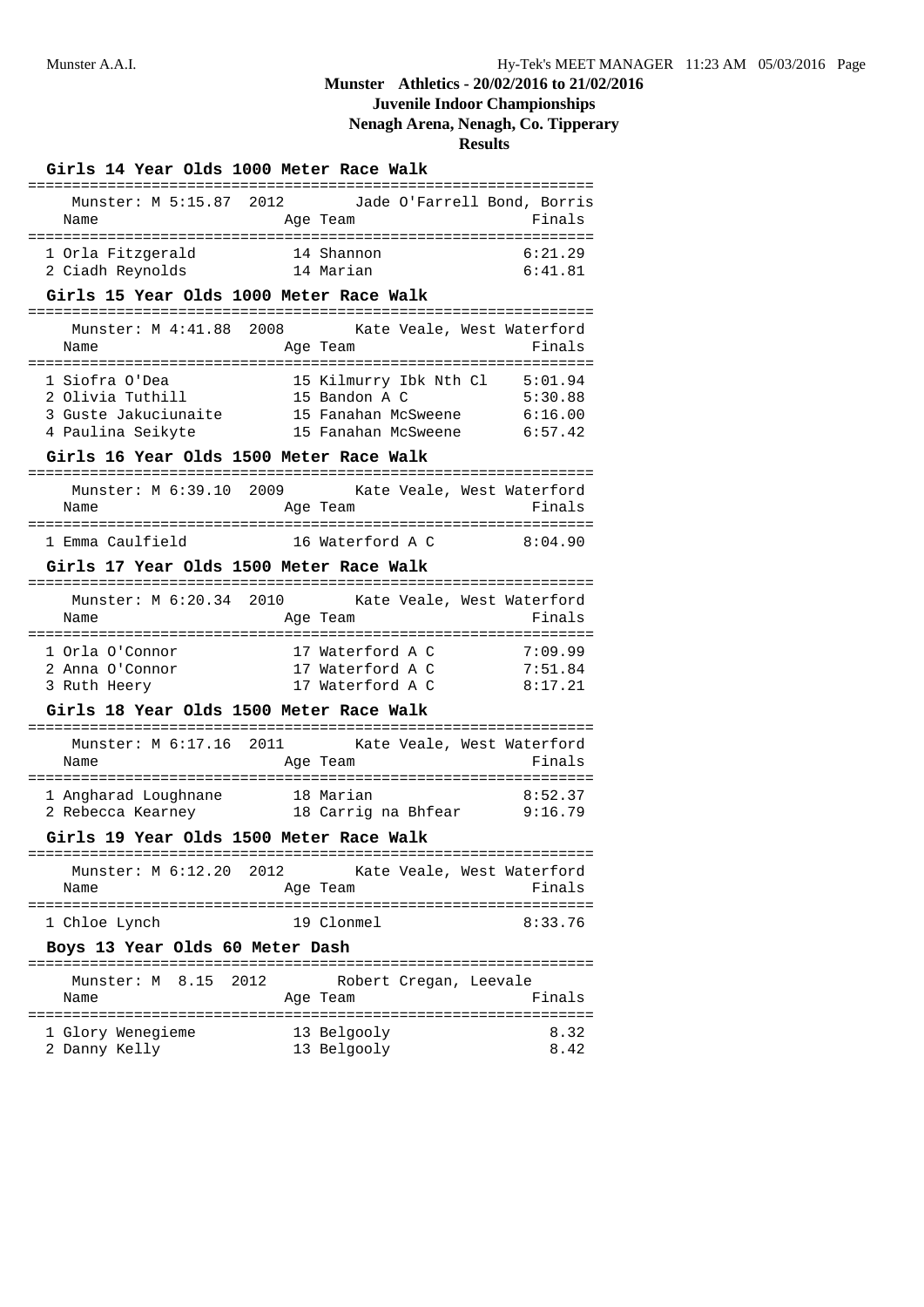# **Juvenile Indoor Championships**

**Nenagh Arena, Nenagh, Co. Tipperary**

**Results**

| Boys 13 Year Olds 60 Meter Dash |                    |      |
|---------------------------------|--------------------|------|
| 3 Harry Nevin                   | 13 Leevale         | 8.45 |
| 4 James Sage                    | 13 Nenagh Oly      | 8.55 |
| 5 Efe Opuoro                    | 13 Ennis Track A C | 8.64 |
| 6 Ross Corkery                  | 13 Belgooly        | 8.91 |
| 7 Cian O'Boyle                  | 13 Marian          | 8.94 |
| 8 Billy O'Riordan               | 13 Belgooly        | 8.96 |

### **Boys 14 Year Olds 60 Meter Dash**

================================================================

| Munster: M 7.73 2014 |  |          | Conor Morey, Leevale |        |
|----------------------|--|----------|----------------------|--------|
| Name                 |  | Age Team |                      | Finals |
|                      |  |          |                      |        |

| 1 Conor Commane     | 14 Tralee Harriers   | 7.72M |
|---------------------|----------------------|-------|
| 2 Ben Wilson        | 15 Grange Fermoy A C | 8.01  |
| 3 Reece Ademola     | 14 Leevale           | 8.03  |
| 4 Hugh Collins      | 14 Leevale           | 8.11  |
| 5 Tessy Lawal       | 14 Dooneen A C       | 8.21  |
| 6 Armand Schoeman   | 14 Templemore        | 8.41  |
| 7 David Joseh       | 14 Midleton A C      | 8.44  |
| 8 Ciaran O'Sullivan | 14 St Mary's Lk      | J8.44 |

#### **Boys 15 Year Olds 60 Meter Dash**

================================================================

| Munster: M 7.46 2014 | Robert Cregan, Leevale |        |
|----------------------|------------------------|--------|
| Name                 | Age Team               | Finals |
|                      |                        |        |
| 1 Robert Twomey      | 15 Leevale             | 7.63   |
| 2 Cillian Griffin    | 15 Tralee Harriers     | 7.65   |
| 3 Daniel Hurley      | 15 Old Abbey           | 7.67   |
| 4 Shane Aherne       | 15 Leevale             | 7.91   |
| 5 Wymin Sivakumar    | 15 Leevale             | 8.05   |
| 6 Dior Lawal         | 15 Dooneen A C         | 8.16   |
| 7 Andrew O'Connell   | 15 Tralee Harriers     | 8.20   |
| 8 Jordan Colins      | 15 Templemore          | 8.44   |
|                      |                        |        |

#### **Boys 16 Year Olds 60 Meter Dash**

| Munster: M 7.37 2014 |                    | Daniel Ryan, Moycarkey Coolcr |
|----------------------|--------------------|-------------------------------|
| Name                 | Age Team           | Finals                        |
|                      |                    |                               |
| 1 Darragh Miniter    | 16 St. Marys Clare | 7.45                          |
| 2 Paul O'Shaughnessy | 16 Dooneen A C     | 7.50                          |
| 3 Conor Morey        | 16 Leevale         | 7.57                          |
| 4 Joseph McEvoy      | 16 Nenagh Oly      | 7.66                          |
| 5 Gabriel Kehinde    | 16 Ennis Track A C | 7.69                          |
| 6 Brian Lynch        | 16 Old Abbey       | 7.71                          |
| 7 Smith Omojoefodun  | 16 Dooneen A C     | 7.75                          |
|                      |                    |                               |

### **Boys 17 Year Olds 60 Meter Dash**

================================================================ Munster: M 7.25 2008 Nathan Jege, Dooneen Name Research Manneson Age Team and Manneson Finals ================================================================ 1 Tony Odubote 17 Ennis Track A C 7.16M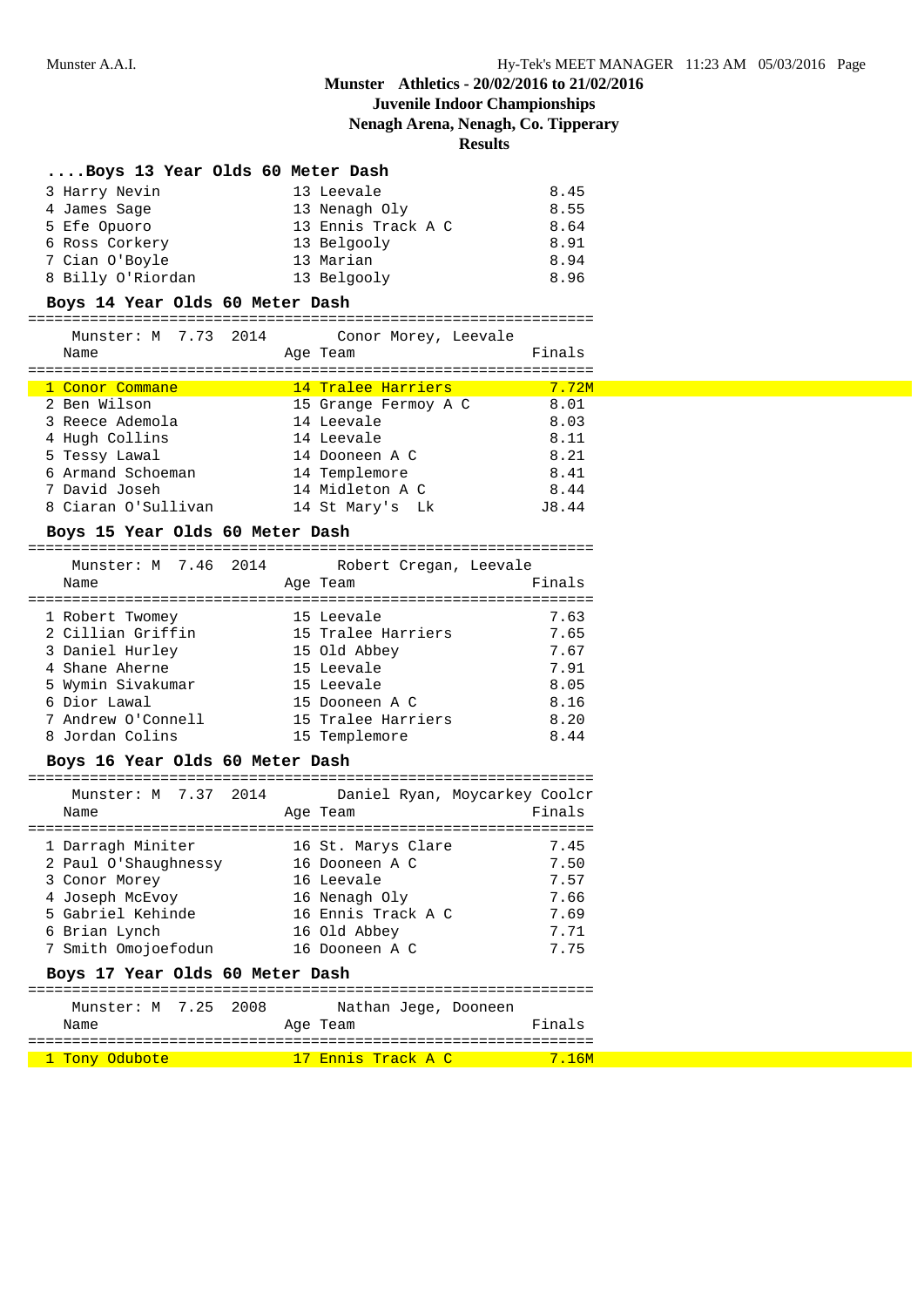# **Juvenile Indoor Championships**

**Nenagh Arena, Nenagh, Co. Tipperary**

## **Results**

## **....Boys 17 Year Olds 60 Meter Dash**

| 2 Ondrej Olah          | 17 Templemore      | 7.40 |
|------------------------|--------------------|------|
| 3 Adam Dooley          | 17 Templemore      | 7.55 |
| 4 Lance Gabriel Baylon | 17 Waterford A C   | 7.58 |
| 5 Jake Vermeer         | 17 Carrick on Suir | 7.66 |
| 6 Jack Pender          | 17 Carrick on Suir | 7.83 |
| 7 Mark Hartery         | 17 Tramore         | 7.89 |
| 8 Peter Obidiran       | 17 Carrick on Suir | 7.98 |

### **Boys 18 Year Olds 60 Meter Dash**

# ================================================================

| Munster: M 7.10 2012<br>Name | Greg O'Shea, Dooneen<br>Age Team | Finals |
|------------------------------|----------------------------------|--------|
| 1 Jamie Mitchel              | 18 Emerald                       | 7.31   |
| 2 Joseph Miniter             | 18 St. Marys Clare               | 7.46   |
| 3 Nikolia O'Connor           | 18 Tralee Harriers               | 7.55   |
| 4 Liam Meade                 | 18 Templemore                    | 7.59   |
| 5 Oisin Kiely                | 18 Ferrybank A C                 | 7.86   |
| 6 Stephen Hogan              | 18 Ennis Track A C               | 7.91   |
| 7 Corey Kissane              | 18 An Riocht A C                 | 7.96   |
| 8 Anthony McAuley            | 18 West Waterford                | 8.00   |

### **Boys 19 Year Olds 60 Meter Dash**

| Munster: M 7.10 2005             | Derek Duff, Leevale  |        |
|----------------------------------|----------------------|--------|
| Name                             | Age Team             | Finals |
| 1 Luke Ring                      | 19 Leevale           | 7.42   |
| 2 Damien Hickey                  | 19 Abbey Striders AC | 7.51   |
| 3 Dion Marcus                    | 19 Killarney Valley  | 7.70   |
| 4 John Flynn                     | 19 Emerald           | 7.71   |
| Boys 16 Yoar Olds 200 Motor Bash |                      |        |

#### **Boys 16 Year Olds 200 Meter Dash**

| Munster: M 23.75 2010<br>Name | Greg O'Shea, Dooneen<br>Age Team | Finals |
|-------------------------------|----------------------------------|--------|
| 1 Paul O'Shaughnessy          | 16 Dooneen A C                   | 24.10  |
| 2 Darragh Miniter             | 16 St. Marys Clare               | 24.17  |
| 3 Conor Morey                 | 16 Leevale                       | 24.57  |
| 4 Brian Lynch                 | 16 Old Abbey                     | 24.62  |

### **Boys 17 Year Olds 200 Meter Dash**

| Munster: M 23.09 2015 | Jamie Mitchell, Emerald |        |
|-----------------------|-------------------------|--------|
| Name                  | Age Team                | Finals |
|                       |                         |        |
| 1 Tony Odubote        | 17 Ennis Track A C      | 22.86M |
| 2 Ondrej Olah         | 17 Templemore           | 23.88  |
| 3 James Murphy        | 17 Waterford A C        | 25.59  |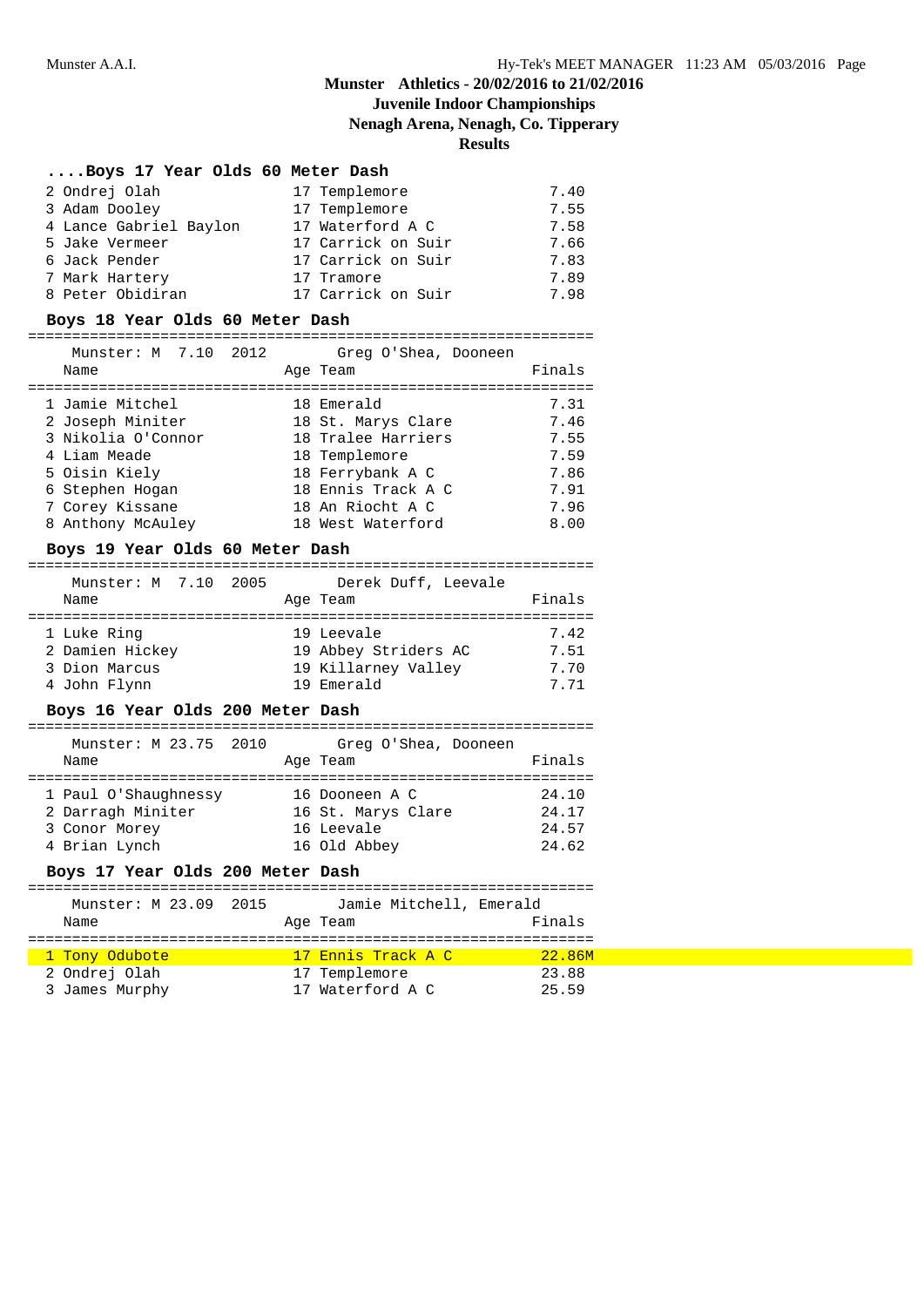## **Juvenile Indoor Championships**

**Nenagh Arena, Nenagh, Co. Tipperary**

**Results**

### **Boys 18 Year Olds 200 Meter Dash**

| Munster: M 22.84 2012 |  | Greg O'Shea, Dooneen |        |  |
|-----------------------|--|----------------------|--------|--|
| Name                  |  | Age Team             | Finals |  |
|                       |  |                      |        |  |
| 1 Jamie Mitchel       |  | 18 Emerald           | 23.02  |  |
| 2 Nikolia O'Connor    |  | 18 Tralee Harriers   | 24.34  |  |
| 3 Liam Meade          |  | 18 Templemore        | 24.55  |  |
| 4 Oisin Kiely         |  | 18 Ferrybank A C     | 25.82  |  |

### **Boys 19 Year Olds 200 Meter Dash**

| Munster: M 22.80 2009 |                      | Dara Kervick, Carrick on Suir |
|-----------------------|----------------------|-------------------------------|
| Name                  | Age Team             | Finals                        |
| 1 David O'Brien       | 19 Dooneen A C       | 23.38                         |
| 2 Damien Hickey       | 19 Abbey Striders AC | 23.66                         |
| 3 Dion Marcus         | 19 Killarney Valley  | 24.89                         |
| 4 Luke Ring           | 19 Leevale           | 26.18                         |

### **Boys 18 Year Olds 400 Meter Dash**

| Munster: M 51.59 2009 |  |          | Patrick Maher, Leevale |
|-----------------------|--|----------|------------------------|
| Name                  |  | Age Team | Finals                 |
|                       |  |          |                        |

## 1 Jamie Mitchel 18 Emerald 50.89M

### **Boys 19 Year Olds 400 Meter Dash**

| Munster: M 51.35 2003<br>Name | Maurice Donoghue, Carrick on<br>Age Team | Finals |
|-------------------------------|------------------------------------------|--------|
| 1 Damien Hickey               | 19 Abbey Striders AC                     | 51.65  |
| 2 David O'Brien               | 19 Dooneen A C                           | 54.58  |

### **Boys 13 Year Olds 600 Meter Run**

| Munster: M 1:41.82 2015<br>Name | Nathan asheehy Cremin, St Mary<br>Age Team | Finals  | - H#           |
|---------------------------------|--------------------------------------------|---------|----------------|
| 1 Diarmuid Healy                | 13 Midleton A C                            | 1:44.40 |                |
| 2 Kelvin O'Carroll              | 13 Dooneen A C                             | 1:45.72 | $\mathbf{1}$   |
| 3 Cian Spillane                 | 13 Farranfore                              | 1:48.11 | 3              |
| 4 Billy O'Riordan               | 13 Belgooly                                | 1:48.63 | 1              |
| 5 Niall Murphy                  | 13 St Cronan's                             | 1:50.77 | 3              |
| 6 Tadgh Gould                   | 13 Thurles Crokes                          | 1:50.96 | 1              |
| 7 Darragh O'Sullivan            | 13 Dooneen A C                             | 1:51.40 | 2              |
| 8 Eoin O'Connor                 | 13 Old Abbey                               | 1:52.32 | $\mathfrak{D}$ |
| 9 Aaron Brodkorb                | 13 Midleton A C                            | 1:54.16 | 3              |
| 10 Mark Riordan                 | 13 North Cork A C                          | 1:55.63 | 3              |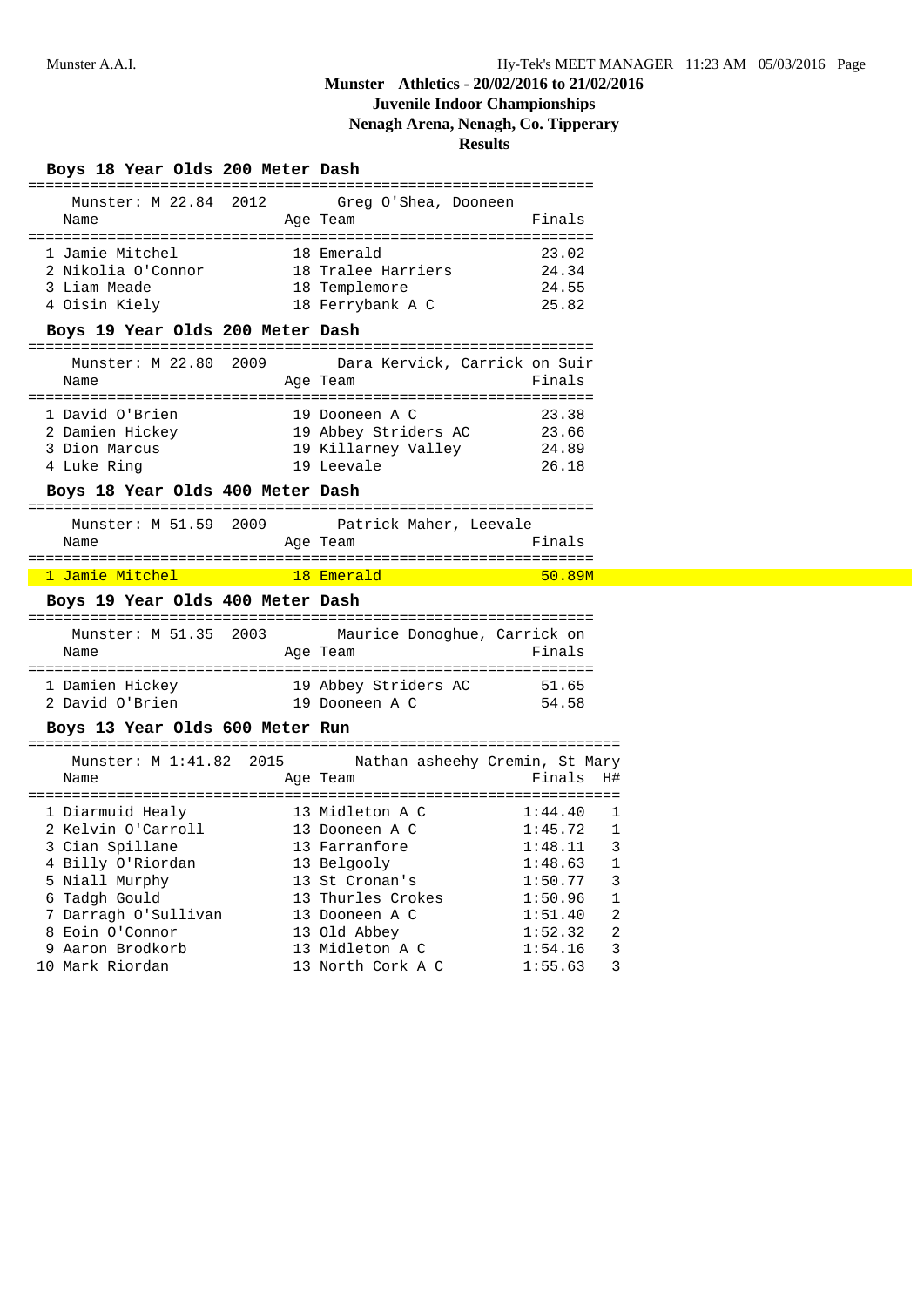## **Juvenile Indoor Championships**

**Nenagh Arena, Nenagh, Co. Tipperary**

**Results**

**Boys 14 Year Olds 800 Meter Run**

| Munster: M 2:17.80 2008 Shane Quinn, Ferrybank                                     |          |                                                                                                                |           |                |
|------------------------------------------------------------------------------------|----------|----------------------------------------------------------------------------------------------------------------|-----------|----------------|
| Name                                                                               |          | Age Team and the Age of the Age of the Age of the Age of the Age of the Age of the Age of the Age of the Age o | Finals    | H#             |
|                                                                                    |          |                                                                                                                |           |                |
| 1 Nathan Sheehy Cremin 14 St Mary's Lk 2:21.74                                     |          |                                                                                                                |           | 2              |
|                                                                                    |          |                                                                                                                |           | 2              |
| 3 Kyle Dooley                                                                      |          | 14 Templemore 2:29.62                                                                                          |           | 2              |
| 4 Jack 0'Connor                       14 Dooneen A C                   2:33.77     |          |                                                                                                                |           | 3              |
| 5 John O'Flynn                                                                     |          | 14 North Cork A C 2:35.16                                                                                      |           | 3              |
| 6 Cathal McEnery 14 St Mary's Lk 2:35.27                                           |          |                                                                                                                |           | $\mathbf{3}$   |
| 7 Dean Casey                                                                       |          | 14 Ennis Track A C 2:35.30                                                                                     |           | $\overline{2}$ |
| 8 Brendan Quinn 14 Newport                                                         |          |                                                                                                                | 2:37.03   | $\mathbf{3}$   |
|                                                                                    |          |                                                                                                                |           | $\mathbf{1}$   |
|                                                                                    |          |                                                                                                                |           |                |
| 10 Emmet Fogarty 14 Thurles Crokes 2:40.93                                         |          |                                                                                                                |           | 3              |
| Boys 15 Year Olds 800 Meter Run                                                    |          |                                                                                                                |           |                |
| Munster: M 2:08.25 2006 Liam Markham, St Marys - Clare                             |          |                                                                                                                |           |                |
| Name                                                                               | Age Team |                                                                                                                | Finals H# |                |
|                                                                                    |          |                                                                                                                |           | $\mathbf{1}$   |
| 1 Tommie Connolly 15 Leevale 19 (2:14.83)<br>2 Ted Collins 15 Nenagh Oly (2:17.68) |          |                                                                                                                |           | 2              |
| 3 Fintan O'Sullivan 15 Dooneen A C 2:20.24                                         |          |                                                                                                                |           | $\mathbf{1}$   |
| 4 Nathan Wright                                                                    |          | $15$ Lios Tuathail $2:22.33$                                                                                   |           | $\mathbf{1}$   |
| 5 Ben Whelehan                                                                     |          | 15 Kilmurry Ibk Nth Cl 2:22.59                                                                                 |           | $\mathbf{1}$   |
| 6 Adam Ryan                                                                        |          | 15 Newport                                                                                                     | 2:22.90   | 2              |
| 7 Gary Randles                                                                     |          | 15 Knemare & Distri $2:24.33$                                                                                  |           | 2              |
| 8 Eoghan Heaney                                                                    |          | 15 Leevale                                                                                                     | 2:25.57   | $\mathbf{1}$   |

# 10 Andrew O'Connell 15 Tralee Harriers 2:26.24 2

### **Boys 16 Year Olds 800 Meter Run**

================================================================ Munster: M 2:04.85 2007 Shane Quinn, Ferrybank Name Research Manneson Age Team and Manneson Finals ================================================================ 1 Ben Deasy 16 Ennis Track A C 2:11.13 2 Luke Brennan 16 Waterford A C 2:13.07 3 Jack Hickey 16 Moyne 2:17.09 4 Scott Cave 16 Ennis Track A C 2:20.17 5 Colin Coleman 16 Newport 2:22.51 6 Michael O'Brien 16 Newport 2:31.50 7 Sean Burke 16 Moyne 2:47.94

### **Boys 17 Year Olds 800 Meter Run**

| Munster: M 2:01.67 2010 | Sean Tobin, Clonmel   |           |                |
|-------------------------|-----------------------|-----------|----------------|
| Name                    | Age Team              | Finals H# |                |
| 1 Conor Ryan            | 17 Templemore         | 2:10.13   |                |
| 2 Alan O'Donovan        | 17 Riverstick Kinsale | 2:12.94   | 2              |
| 3 T. J. Quigley         | 17 Clonmel            | 2:16.02   | $\mathfrak{D}$ |
| 4 Ciaran Nugent         | 17 Carrig na Bhfear   | 2:16.09   | 1              |
| 5 Colm McCarthy         | 17 Clonmel            | 2:18.56   |                |
| 6 Enda O'Neill          | 18 Kilfinane A C      | 2:21.06   | 2              |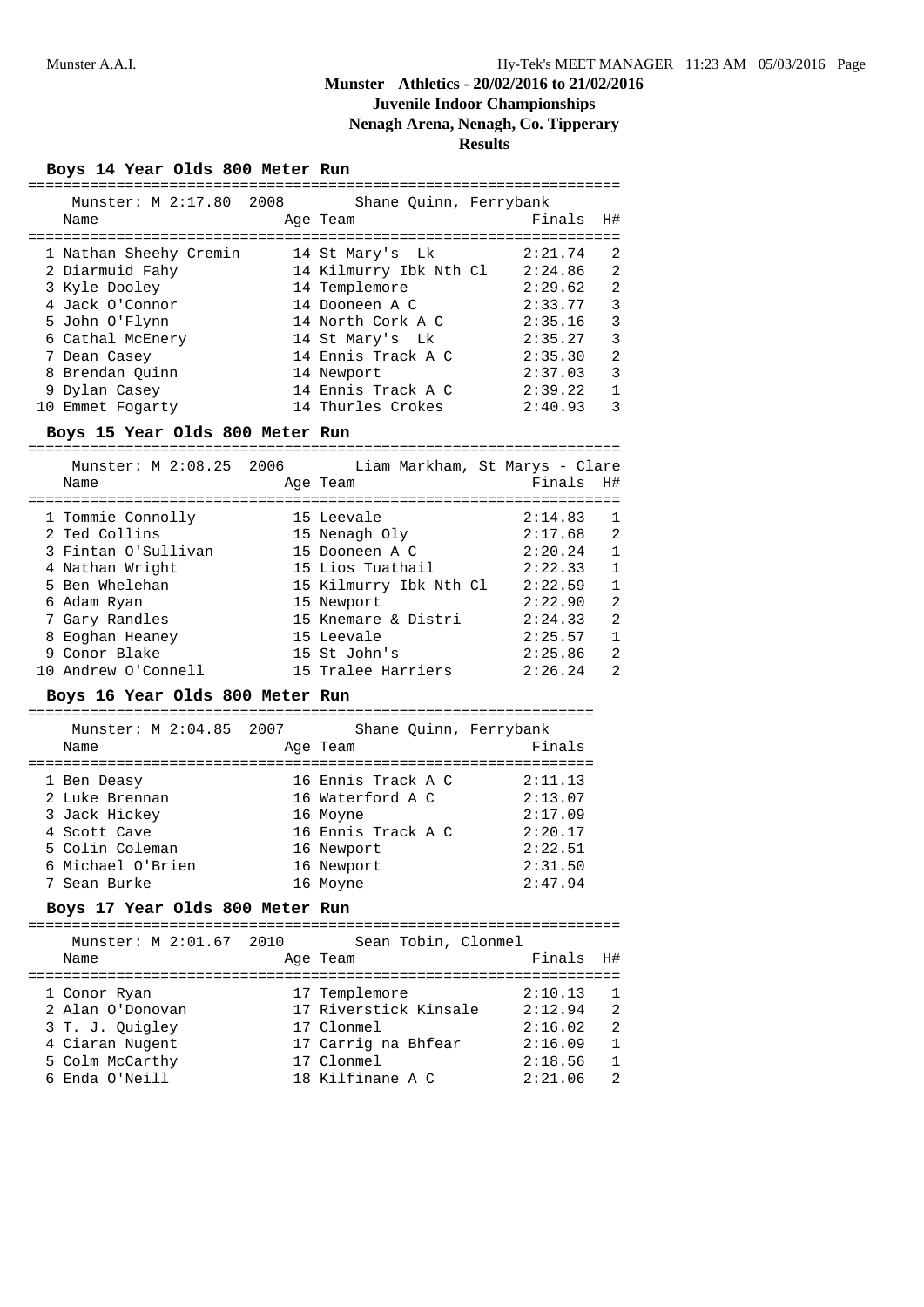## **Juvenile Indoor Championships**

**Nenagh Arena, Nenagh, Co. Tipperary**

## **Results**

| Boys 17 Year Olds 800 Meter Run                                                                                                   |                                             |                    |
|-----------------------------------------------------------------------------------------------------------------------------------|---------------------------------------------|--------------------|
| 7 Thomas O'Brien                                                                                                                  | 17 Newport                                  | 2:26.73            |
| 8 Callum Blake                                                                                                                    | 17 Ennis Track A C 2:27.18 2                |                    |
|                                                                                                                                   |                                             |                    |
| 9 Ricky Mulcaire <b>17</b> Ennis Track A C 2:27.25 1<br>17 Ennis Track A C 2:27.25 1<br>17 Bandon A C 2:27.88 2<br>10 Matt Devine |                                             |                    |
| Boys 18 Year Olds 800 Meter Run                                                                                                   |                                             |                    |
| Munster: M 1:58.40 2005 Brian Markham, Ennis Track                                                                                |                                             |                    |
| Name                                                                                                                              | Age Team                                    | Finals             |
|                                                                                                                                   |                                             |                    |
| 1 Tomasz Krawocyk 18 Cove                                                                                                         |                                             | 2:16.29            |
| Boys 16 Year Olds 1500 Meter Run                                                                                                  |                                             |                    |
| Munster: M 4:27.44 2012 Eoin Browne, Ferrybank                                                                                    |                                             |                    |
| Name                                                                                                                              | Age Team                                    | Finals             |
|                                                                                                                                   |                                             |                    |
| 1 Jack O'Shea                                                                                                                     | 16 Midleton A C 4:32.65                     |                    |
| 2 Ben Deasy                                                                                                                       | 16 Ennis Track A C 4:36.53                  |                    |
| 3 Luke Brennan                                                                                                                    | 16 Waterford A C                            | 4:45.08            |
| 4 Scott Cave                                                                                                                      | 16 Ennis Track A C                          | 4:56.33            |
| 5 Seamus Ahern                                                                                                                    | 16 St Nicholas AC                           | 4:56.77            |
| Boys 17 Year Olds 1500 Meter Run                                                                                                  |                                             |                    |
|                                                                                                                                   |                                             |                    |
|                                                                                                                                   | Munster: M 4:13.87 2010 Sean Tobin, Clonmel |                    |
|                                                                                                                                   |                                             |                    |
| Name                                                                                                                              | Age Team                                    | Finals             |
|                                                                                                                                   |                                             |                    |
|                                                                                                                                   |                                             |                    |
| 1 Damien Madigan 17 North Cork A C 4:25.55<br>2 Conor Ryan 17 Templemore 4:30 98                                                  | 17 Templemore                               | 4:30.98            |
| 3 Naoise O'Flaitheartaigh 17 Bandon A C                                                                                           |                                             | 4:36.79            |
| 4 Ben Smith                                                                                                                       | 17 Leevale                                  | 4:36.92            |
| 5 T. J. Quigley                                                                                                                   | 17 Clonmel                                  | 4:40.96            |
| 6 Colm McCarthy                                                                                                                   | 17 Clonmel                                  | 4:51.78            |
| 7 Conor Calnan<br>8 Thomas O'Brien                                                                                                | 17 Bandon A C<br>17 Newport                 | 4:56.18<br>4:58.08 |

## ================================================================ Munster: M 4:07.91 2006 Kevin Cooper, Ferrybank

| Name              | Age Team      | Finals  |
|-------------------|---------------|---------|
|                   |               |         |
| 1 Tomasz Krawocyk | 18 Cove       | 4:44.21 |
| 2 John Muckian    | 18 Bandon A C | 4:48.01 |

## **Boys 19 Year Olds 1500 Meter Run**

| Name                             | Age Team                       | Finals             |
|----------------------------------|--------------------------------|--------------------|
| 1 Matthew Murnane                | 19 Leevale                     | 4:19.68            |
| 2 Tadgh Brennan                  | 19 Ferrybank A C               | 4:21.59            |
| 3 Luke Herke<br>4 Robert Kennedy | 19 Templemore<br>19 Templemore | 4:32.23<br>5:01.26 |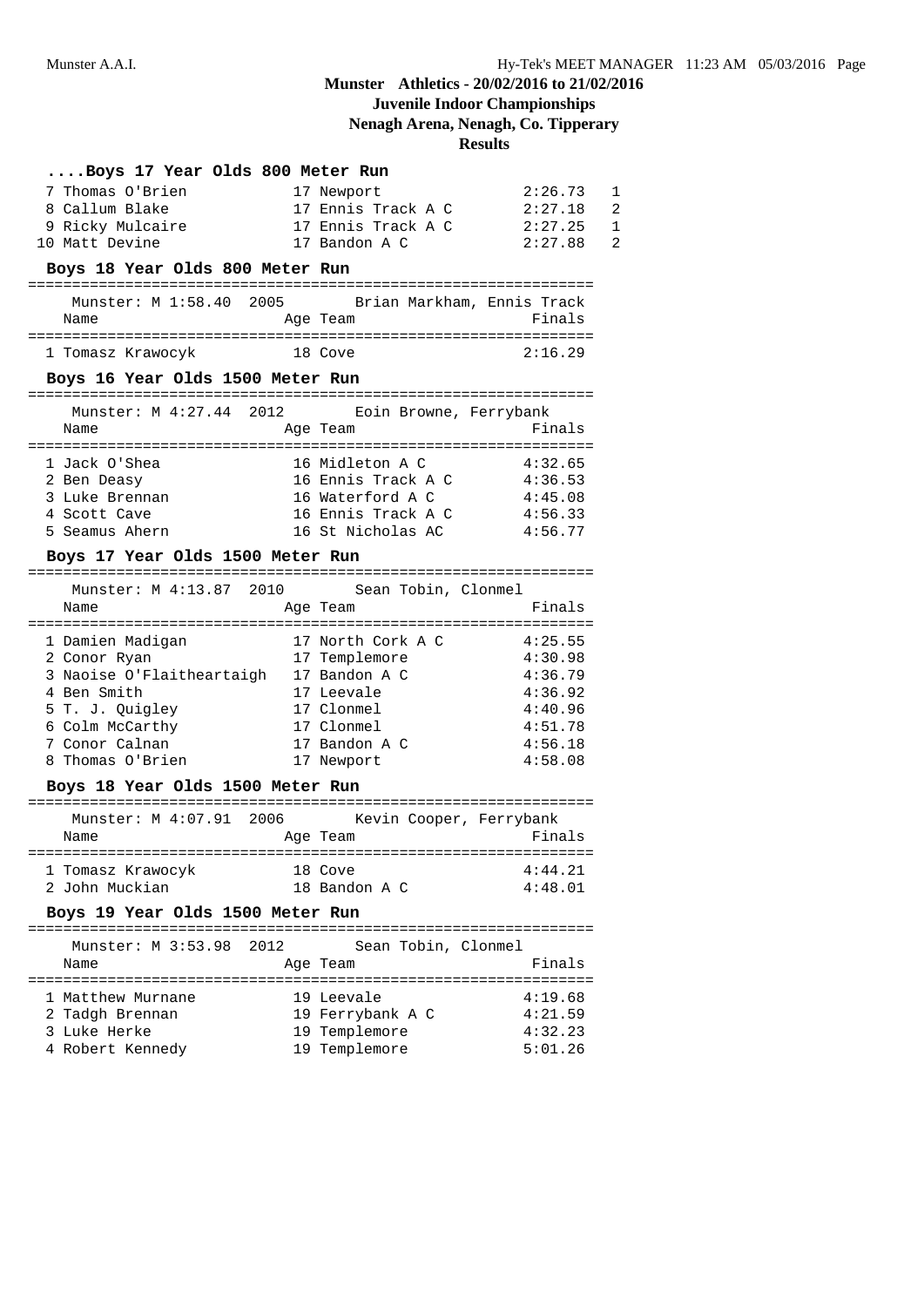## **Juvenile Indoor Championships**

## **Nenagh Arena, Nenagh, Co. Tipperary**

**Results**

| Boys 19 Year Olds 1500 Meter Run |  |  |  |  |  |  |
|----------------------------------|--|--|--|--|--|--|
|----------------------------------|--|--|--|--|--|--|

5 Shane McNamara 19 Kilmurry Ibk Nth Cl 5:08.38

### **Boys 13 Year Olds 60 Meter Hurdles 2'3" Green**

| Munster: M 9.81 2014   | Wymin Sivakamur, Leevale |        |
|------------------------|--------------------------|--------|
| Name                   | Age Team                 | Finals |
|                        |                          |        |
| 1 Geoffrey Joy O'Regan | 13 Sunhill Harriers AC   | 10.56  |
| 2 Jack Corcoran        | 13 Waterford A C         | 10.66  |
| 3 Ross Corkery         | 13 Belgooly              | 10.81  |
| 4 Colin Murphy         | 13 Belgooly              | 10.98  |
| 5 Cian O'Boyle         | 13 Marian                | 11.06  |
| 6 Noah McConway        | 13 St Cronan's           | 11.35  |
| 7 Eoin O'Connor        | 13 Old Abbey             | 11.81  |
| Ben Connolly           | 13 Nenagh Oly            | 11.81  |

### **Boys 14 Year Olds 60 Meter Hurdles 2'6" White**

| Munster: M 9.32 2012<br>Name | Age Team           | Daniel Ryan, Moycarkey Coolcr<br>Finals |
|------------------------------|--------------------|-----------------------------------------|
| 1 Hugh Collins               | 14 Leevale         | 9.84                                    |
| 2 Armand Schoeman            | 14 Templemore      | 10.14                                   |
| 3 Ciaran O'Sullivan          | 14 St Mary's Lk    | 10.20                                   |
| 4 Padraig Hassett            | 14 Nenagh Oly      | 10.22                                   |
| 5 Tessy Lawal                | 14 Dooneen A C     | 10.33                                   |
| 6 Thomas Mann                | 14 St Mary's Lk    | 10.54                                   |
| 7 Sean O'Riordan             | 14 Midleton A C    | 10.93                                   |
| 8 Patrick Ambrose            | 14 St Mary's Lk    | 10.94                                   |
| 9 Jordan Kissane             | 14 Tralee Harriers | 11.55                                   |

### **Boys 15 Year Olds 60 Meter Hurdles 2'9" Black**

| Munster: M 8.85 2013 |  |                  | Daniel Ryan, Moycarkey Coolcr |
|----------------------|--|------------------|-------------------------------|
| Name                 |  | Age Team         | Finals                        |
|                      |  |                  |                               |
| 1 Wymin Sivakumar    |  | 15 Leevale       | 9.24                          |
| 2 Shane Aherne       |  | 15 Leevale       | 9.28                          |
| 3 Daniel Hurley      |  | 15 Old Abbey     | 9.62                          |
| 4 Joshua Egan        |  | 15 Nenagh Oly    | 9.76                          |
| 5 Dior Lawal         |  | 15 Dooneen A C   | 10.02                         |
| 6 Diarmuid O'Connor  |  | 15 Old Abbey     | 10.08                         |
| 7 Cathal Scanlon     |  | 15 Waterford A C | 10.45                         |

### **Boys 16 Year Olds 60 Meter Hurdles 2'9" Yellow**

| Munster: M 8.45 2014 |                    | Daniel Ryan, Moycarkey Coolcr |
|----------------------|--------------------|-------------------------------|
| Name                 | Age Team           | Finals                        |
|                      |                    |                               |
| 1 Joseph McEvoy      | 16 Nenagh Oly      | 8.83                          |
| 2 Darragh Miniter    | 16 St. Marys Clare | 9.00                          |
| 3 Darragh Courtney   | 16 St. Brendans    | 9.02                          |
| 4 Brian Lynch        | 16 Old Abbey       | 9.24                          |
| 5 John Forde         | 16 Leevale         | 9.82                          |
|                      |                    |                               |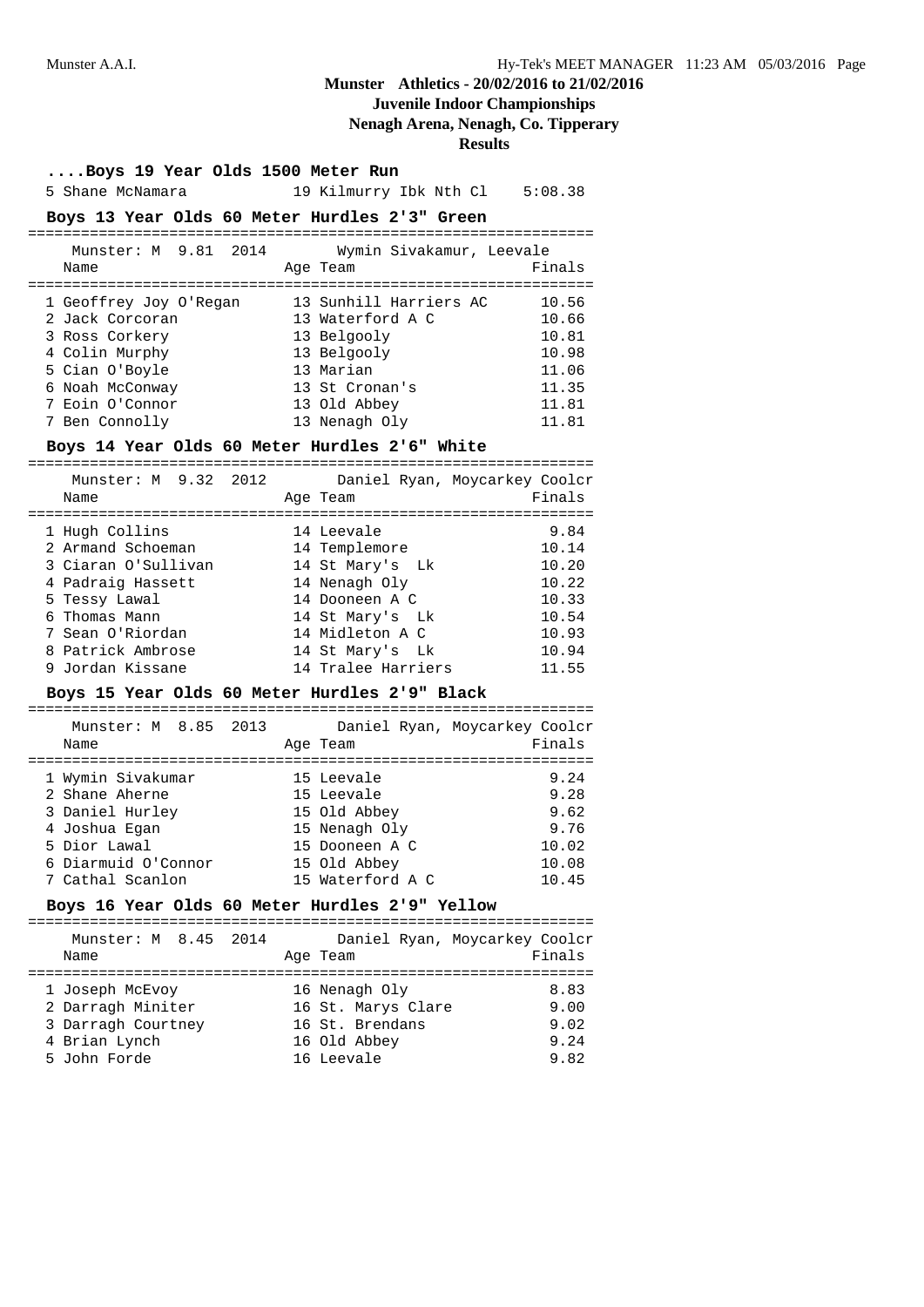# **Juvenile Indoor Championships**

## **Nenagh Arena, Nenagh, Co. Tipperary**

| Boys 16 Year Olds 60 Meter Hurdles 2'9" Yellow |                               |                      |
|------------------------------------------------|-------------------------------|----------------------|
| 6 Danny Kavanagh                               | 16 Midleton A C               | 12.67                |
| Boys 17 Year Olds 60 Meter Hurdles 3'0" Blue   |                               |                      |
| Munster: M 8.24 2015                           | Daniel Ryan, Moycarkey Coolcr |                      |
| Name                                           | Age Team                      | Finals               |
| 1 Tony Odubote                                 | 17 Ennis Track A C            | 8.83                 |
| 2 James Murphy                                 | 17 Waterford A C              | 9.47                 |
| 3 Lance Gabriel Baylon 17 Waterford A C        |                               | 9.82                 |
| 4 Jake Vermeer                                 | 17 Carrick on Suir            | 9.88                 |
| Boys 18 Year Olds 60 Meter Hurdles 3'0" Blue   |                               |                      |
| Munster: M 8.12 2015                           | Daniel Ryan, Moycarkey Coolcr |                      |
| Name                                           | Age Team                      | Finals               |
|                                                |                               |                      |
| 1 Dion Ryan                                    | 18 Waterford A C              | 9.48                 |
| 2 Joseph Miniter                               | 18 St. Marys Clare            | 10.35                |
| 3 Declan Ryan                                  | 18 Moycarkey Coolcroo         | 11.09                |
| Boys 19 Year Olds 60 Meter Hurdles 3'3"        |                               |                      |
| Munster: M 8.39 2014                           | Sam Healy, Leevale            |                      |
| Name                                           | Age Team                      | Finals               |
| 1 Kevin O'Leary 19 Liscarroll                  |                               | 9.04                 |
| Boys 13 Year Olds High Jump                    |                               |                      |
|                                                |                               |                      |
| Munster: M 1.47m 2013                          | Joseph McEvoy, Nenagh Olympic |                      |
| Name                                           | Age Team                      | Finals               |
| 1 Geoffrey Joy O'Regan 13 Sunhill Harriers AC  |                               | $\overline{1.54}$ mM |
| 2 Sean Kavanagh                                | 13 Midleton A C               | 1.48mM               |
| 3 Jack Corcoran                                | 13 Waterford A C              | 1.35m                |
| 4 Noah McConway                                | 13 St Cronan's                | 1.30m                |
| 4 Eoin O'Connor                                | 13 Old Abbey                  | 1.30m                |
| 4 Vaughan Ryan                                 | 13 Leevale                    | 1.30m                |
| 7 Ross Corkery                                 | 13 Belgooly                   | 1.25m                |
| 7 Ben Connolly                                 | 13 Nenagh Oly                 | 1.25m                |
| 9 Sam Griffin                                  | 13 Killarney Valley           | 1.20m                |
| 9 Cian O'Boyle                                 | 13 Marian                     | 1.20m                |
| Boys 14 Year Olds High Jump                    |                               |                      |
| =========================                      |                               |                      |
| Munster: M 1.65m<br>2016                       | Reece Ademola, Leevale        |                      |
| 2014<br>Munster: M 1.61m                       | Darragh Courtney, St Brendans |                      |
| Name                                           | Age Team                      | Finals               |
| 1 Ciaran O'Sullivan                            | Lk<br>14 St Mary's            | 1.55m                |
| 2 Evan Hayes                                   | 14 Waterford A C              | 1.50m                |
| 3 Eoghan Nash                                  | 14 Belgooly                   | 1.40m                |
| 4 Padraig Hassett                              | 14 Nenagh Oly                 | 1.35m                |
|                                                |                               |                      |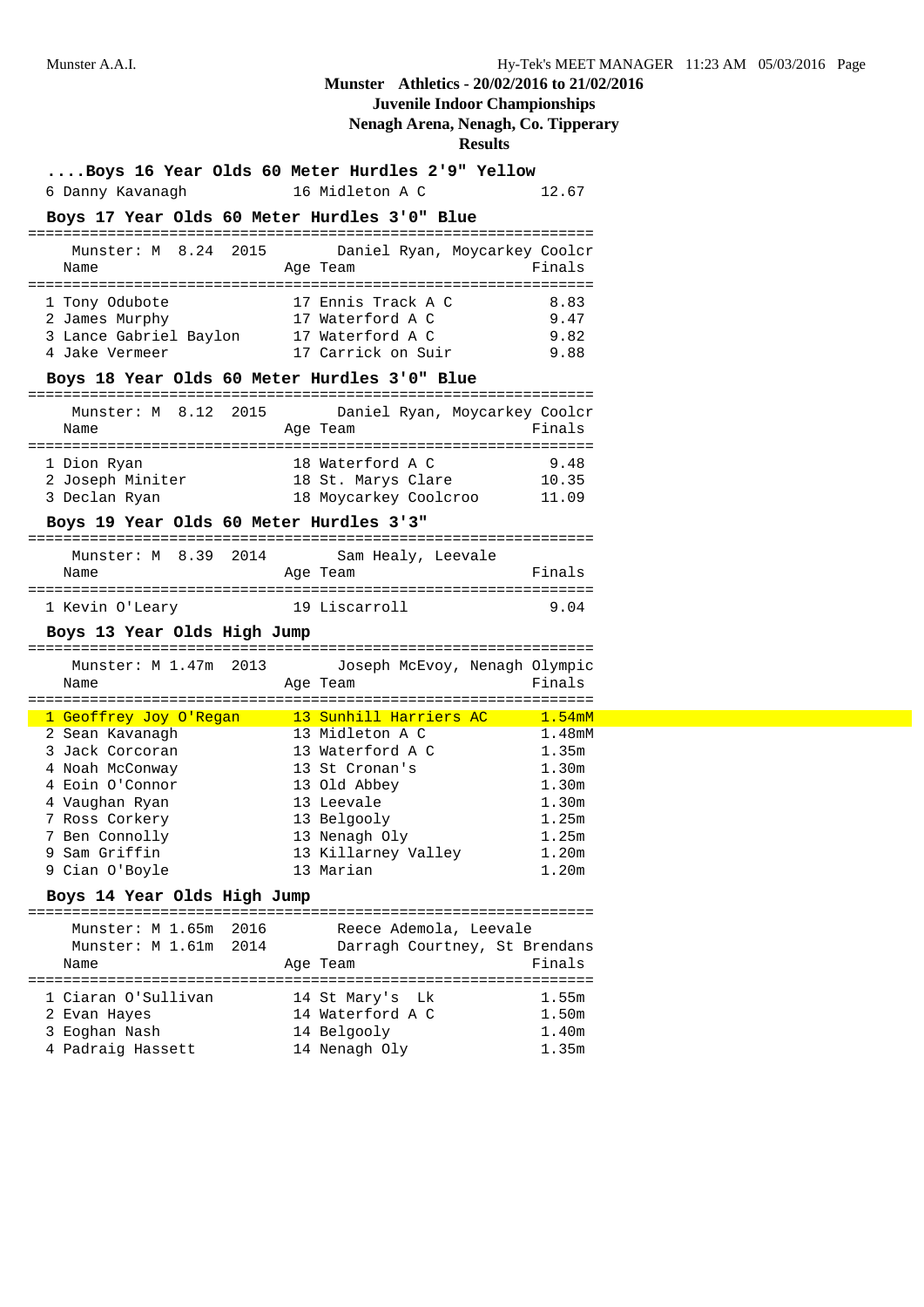## **Juvenile Indoor Championships**

**Nenagh Arena, Nenagh, Co. Tipperary**

| Boys 14 Year Olds High Jump          |  |                                                                                                                 |                            |
|--------------------------------------|--|-----------------------------------------------------------------------------------------------------------------|----------------------------|
| 5 Johnny Deasy                       |  | 14 Belgooly                                                                                                     | 1.30m                      |
| 6 Jordan Kissane                     |  | 14 Tralee Harriers                                                                                              | 1.25m                      |
| Boys 15 Year Olds High Jump          |  |                                                                                                                 |                            |
|                                      |  |                                                                                                                 |                            |
| Munster: M 1.77m 2014                |  | Ben Donovan, Abbey Striders                                                                                     |                            |
| Name                                 |  | Age Team                                                                                                        | Finals                     |
|                                      |  |                                                                                                                 |                            |
| 1 Conor Blake<br>2 Diarmuid O'Connor |  | 15 St John's<br>15 Old Abbey                                                                                    | 1.60m<br>1.55m             |
| 3 Tommie Connolly                    |  | 15 Leevale                                                                                                      | 1.50m                      |
| 4 Cathal Scanlon                     |  | 15 Waterford A C                                                                                                | J1.50m                     |
| 4 Daniel Greene                      |  | 15 St John's                                                                                                    | J1.50m                     |
|                                      |  | 6 Cillian Griffin 15 Tralee Harriers                                                                            | 1.45m                      |
|                                      |  |                                                                                                                 |                            |
| Boys 16 Year Olds High Jump          |  |                                                                                                                 |                            |
|                                      |  | Munster: M 1.90m 2015 Ben Donovan, Abbey Striders                                                               |                            |
|                                      |  | Munster: M 1.84m 2011 David Cussen, Old Abbey                                                                   |                            |
| Name                                 |  | Age Team                                                                                                        | Finals                     |
|                                      |  |                                                                                                                 |                            |
| 1 Joseph McEvoy 16 Nenagh Oly        |  |                                                                                                                 | $1.91$ m $M$               |
| 2 Darragh Miniter                    |  | 16 St. Marys Clare                                                                                              | 1.80m                      |
| 3 Darragh Courtney                   |  | 16 St. Brendans                                                                                                 | 1.75m                      |
|                                      |  |                                                                                                                 |                            |
| 4 Sean Carolan                       |  | 16 Nenagh Oly                                                                                                   | 1.65m                      |
| 5 John Forde                         |  | 16 Leevale                                                                                                      | 1.60m                      |
| 6 Sean Burke                         |  | 16 Moyne                                                                                                        | 1.45m                      |
| Boys 17 Year Olds High Jump          |  |                                                                                                                 |                            |
|                                      |  |                                                                                                                 |                            |
| Munster: M 1.95m 2012                |  | David Cussen, Old Abbey                                                                                         |                            |
| Name                                 |  | Age Team                                                                                                        | Finals                     |
| 1 Ben Donovan                        |  |                                                                                                                 | 1.88m                      |
| 2 Sean Mockler                       |  | 17 Abbey Striders AC                                                                                            | 1.75m                      |
| 3 Thomas Clancy                      |  | 17 Moycarkey Coolcroo<br>17 St John's                                                                           | 1.70m                      |
| 4 James Murphy                       |  | 17 Waterford A C                                                                                                | 1.50m                      |
|                                      |  |                                                                                                                 |                            |
| Boys 18 Year Olds High Jump          |  |                                                                                                                 |                            |
|                                      |  | Munster: M 2.00m 2013 David Cussen, Old Abbey                                                                   |                            |
| Name                                 |  | Age Team and the state of the state of the state of the state of the state of the state of the state of the sta | Finals                     |
|                                      |  |                                                                                                                 |                            |
| 1 Dion Ryan                          |  | 18 Waterford A C                                                                                                | 1.75m                      |
| 2 Declan Ryan                        |  | 18 Moycarkey Coolcroo                                                                                           | 1.70m                      |
| 3 Sean Harris                        |  | 18 Limerick AC                                                                                                  | 1.65m                      |
| Boys 13 Year Olds Long Jump          |  |                                                                                                                 |                            |
|                                      |  |                                                                                                                 |                            |
| Munster: M 4.69m 2008                |  | Promise Okafar, Bandon                                                                                          |                            |
| Name                                 |  | Age Team                                                                                                        | Finals                     |
|                                      |  |                                                                                                                 |                            |
| 1 Danny Kelly<br>2 Glory Wenegieme   |  | 13 Belgooly<br>13 Belgooly                                                                                      | 4.62m<br>4.52 <sub>m</sub> |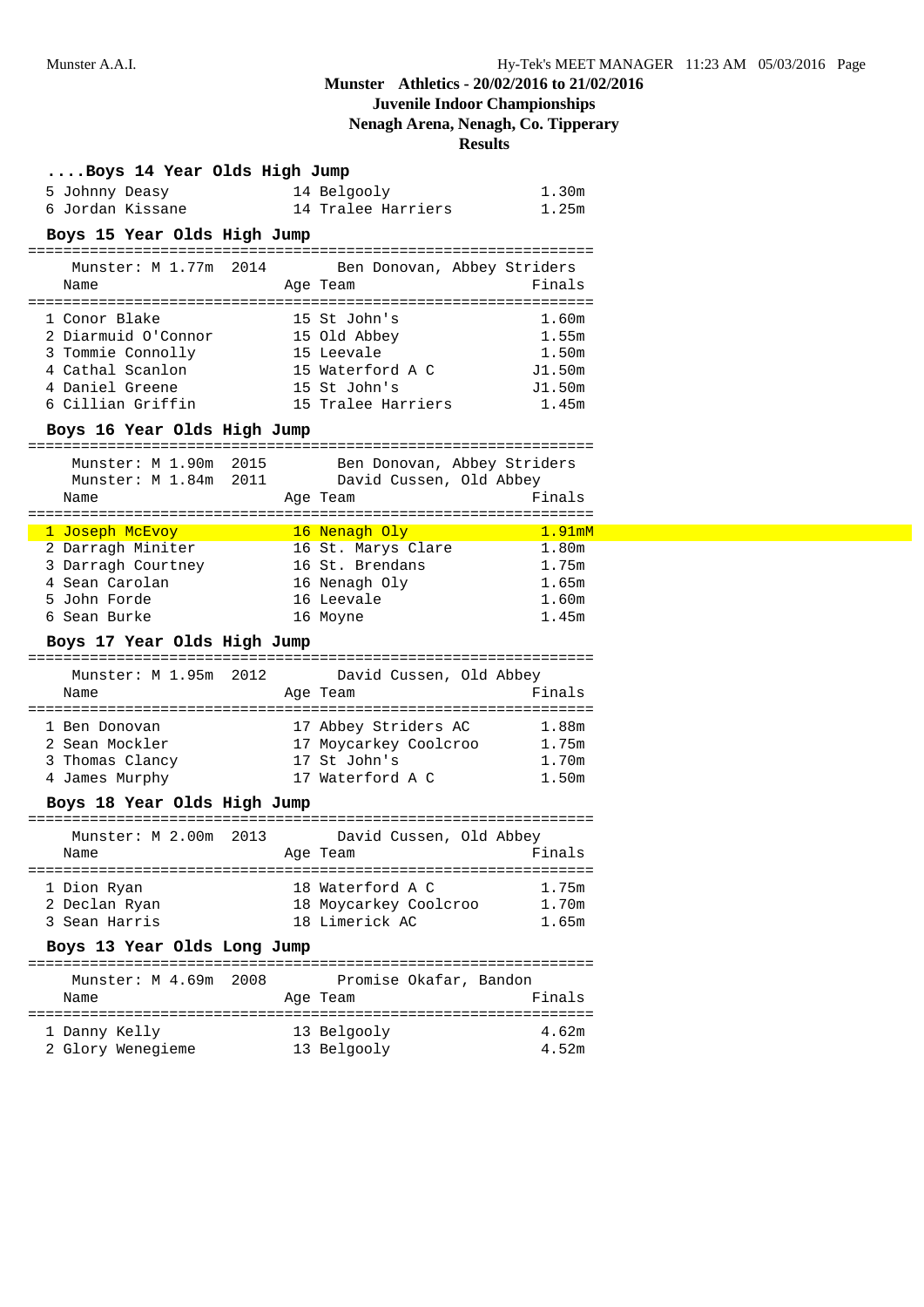# **Juvenile Indoor Championships**

**Nenagh Arena, Nenagh, Co. Tipperary**

**Results**

| Boys 13 Year Olds Long Jump |                  |       |
|-----------------------------|------------------|-------|
| 3 Oisin Pepper              | 13 Nenagh Oly    | 4.49m |
| 4 James Sage                | 13 Nenagh Oly    | 4.36m |
| 5 Jack Corcoran             | 13 Waterford A C | 4.29m |
| 6 Eoin O'Connor             | 13 Old Abbey     | 4.22m |
| 7 Conor Callinan            | 13 Leevale       | 4.20m |
| 8 Noah McConway             | 13 St Cronan's   | 4.05m |
| 9 Ross Corkery              | 13 Belgooly      | 3.94m |
| 10 Sean Kavanagh            | 13 Midleton A C  | 3.87m |

## **Boys 14 Year Olds Long Jump**

| Munster: M 5.38m 2012<br>Name |  | Age Team              | Daniel Ryan, Moycarkey Coolcr<br>Finals |
|-------------------------------|--|-----------------------|-----------------------------------------|
|                               |  |                       |                                         |
| 1 Reece Ademola               |  | 14 Leevale            | 5.57mM                                  |
| 2 Conor Commane               |  | 14 Tralee Harriers    | 5.22m                                   |
| 3 Hugh Collins                |  | 14 Leevale            | 5.08m                                   |
| 4 Evan Hayes                  |  | 14 Waterford A C      | 4.89m                                   |
| 5 Ciaran O'Sullivan           |  | 14 St Mary's Lk       | 4.85m                                   |
| 6 Armand Schoeman             |  | 14 Templemore         | 4.58m                                   |
| 7 Mark Carroll                |  | 14 Templemore         | 4.57m                                   |
| 8 Padraig Hassett             |  | 14 Nenagh Oly         | 4.48m                                   |
| 9 Dillon Ryan                 |  | 14 Moycarkey Coolcroo | 4.38m                                   |
| 10 Sean O'Riordan             |  | 14 Midleton A C       | 4.32m                                   |

### **Boys 15 Year Olds Long Jump**

| Munster: M 6.35m 2013<br>Name |  | Age Team           | Daniel Ryan, Moycarkey Coolcr<br>Finals |
|-------------------------------|--|--------------------|-----------------------------------------|
| 1 Wymin Sivakumar             |  | 15 Leevale         | 5.45m                                   |
| 2 Daniel Hurley               |  | 15 Old Abbey       | J5.45m                                  |
| 3 Diarmuid O'Connor           |  | 15 Old Abbey       | 5.33m                                   |
| 4 Joshua Egan                 |  | 15 Nenagh Oly      | 5.29m                                   |
| 5 Cillian Griffin             |  | 15 Tralee Harriers | 4.98m                                   |
| 6 Tristan Chambers            |  | 15 Bandon A C      | 4.90m                                   |
| 7 Rory Clothier               |  | 15 Emerald         | 4.76m                                   |
| 8 Conor Blake                 |  | 15 St John's       | 4.52m                                   |
| 9 Dylan Chambers              |  | 15 Bandon A C      | 4.36m                                   |
| 10 Stephen O'Hea              |  | 15 Bandon A C      | 4.17m                                   |

### **Boys 16 Year Olds Long Jump**

|   | Munster: M 6.59m 2014<br>Name |  | Age Team           | Daniel Ryan, Moycarkey Coolco<br>Finals |
|---|-------------------------------|--|--------------------|-----------------------------------------|
|   |                               |  |                    |                                         |
|   | 1 Sean Carolan                |  | 16 Nenagh Oly      | 6.25m                                   |
|   | 2 Brian Lynch                 |  | 16 Old Abbey       | 6.12m                                   |
|   | 3 Joseph McEvoy               |  | 16 Nenagh Oly      | 6.11m                                   |
|   | 4 Jake Costello               |  | 16 Carrick on Suir | 5.62m                                   |
|   | 5 Sean Ouilter                |  | 16 Tralee Harriers | 5.56m                                   |
|   | 6 Conor Hayes                 |  | 16 Templemore      | 5.33m                                   |
|   | 7 Michael Tony                |  | 16 Lios Tuathail   | 5.13m                                   |
| 8 | Emmanuel Alamu                |  | 16 Midleton A C    | 4.20m                                   |
|   |                               |  |                    |                                         |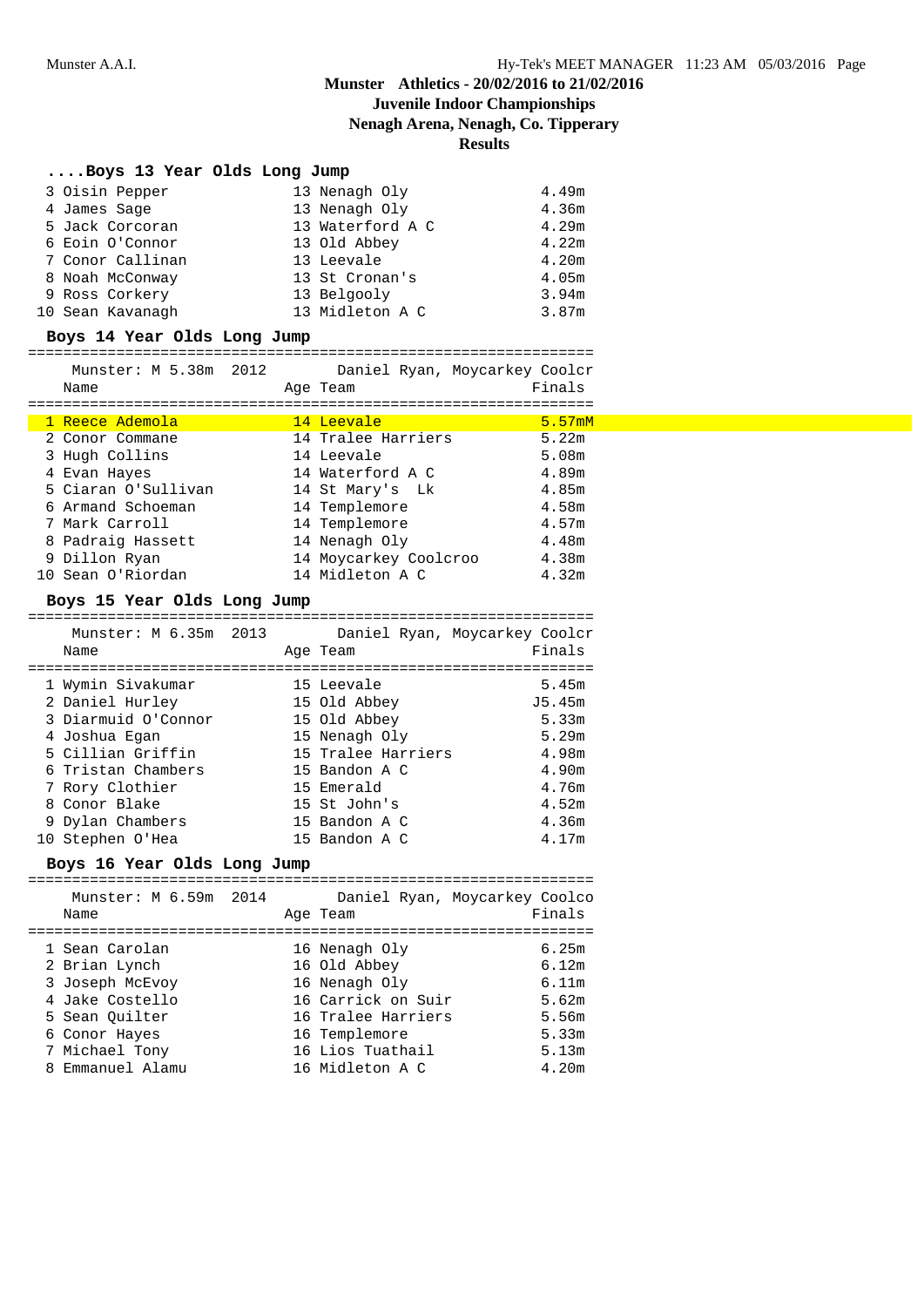# **Juvenile Indoor Championships**

**Nenagh Arena, Nenagh, Co. Tipperary**

| Boys 17 Year Olds Long Jump                         |                               |        |
|-----------------------------------------------------|-------------------------------|--------|
| Munster: M 6.57m 2012                               | Sam Healy, Belgooly           |        |
| Name                                                | Age Team                      | Finals |
|                                                     |                               |        |
| 1 Adam Dooley                                       | 17 Templemore                 | 5.90m  |
| 2 James Murphy                                      | 17 Waterford A C              | 5.84m  |
| 3 Lance Gabriel Baylon 17 Waterford A C             |                               | 5.22m  |
| 4 Christian O'Connell 17 Limerick AC                |                               | 5.18m  |
| Boys 18 Year Olds Long Jump                         |                               |        |
| Munster: M 6.82m 2015                               | Daniel Ryan, Moycarkey Coolcr |        |
| Name                                                | Age Team                      | Finals |
| 1 Nikolia O'Connor                                  | 18 Tralee Harriers            | 6.33m  |
| 2 Joseph Miniter                                    | 18 St. Marys Clare 6.24m      |        |
| 3 Dion Ryan                                         | 18 Waterford A C              | 5.99m  |
| 4 Sean Harris                                       | 18 Limerick AC                | 5.71m  |
| 5 Declan Ryan                                       | 18 Moycarkey Coolcroo 5.52m   |        |
|                                                     |                               |        |
| Boys 19 Year Olds Long Jump                         |                               |        |
| Munster: M 7.00m 2014                               | Sam Healy, Leevale            |        |
| Name                                                | Age Team                      | Finals |
|                                                     | 19 Abbey Striders AC 5.83m    |        |
| 1 Damien Hickey<br>2 Cian O'Brien                   | 19 Waterford A C              | 5.63m  |
|                                                     |                               |        |
| 3 Paul Sullivan                                     | 19 Waterford A C              | 4.90m  |
| Boys 18 Year Olds Triple Jump                       |                               |        |
| Munster: M 13.37m 2014 Darren Prout, Carrick on Sui |                               |        |
| Name                                                | Age Team                      | Finals |
|                                                     |                               |        |
| 1 Joseph Miniter                                    | 18 St. Marys Clare            | 12.55m |
| 2 Dion Ryan                                         | 18 Waterford A C              | 12.03m |
| 3 Corey Kissane                                     | 18 An Riocht A C              | 11.13m |
| Boys 19 Year Olds Triple Jump                       |                               |        |
| Munster: M 13.43m 2007                              | Niall Counihan, Dooneen       |        |
| Name                                                | Age Team                      | Finals |
|                                                     |                               |        |
| 1 Cian O'Brien                                      | 19 Waterford A C              | 11.33m |
| 2 Joseph Spratt                                     | 19 Limerick AC                | 10.69m |
| 3 Paul Sullivan                                     | 19 Waterford A C              | 9.78m  |
| Boys 13 Year Olds Shot Put 2kg                      |                               |        |
| Munster: M 11.31m 2015                              | Jack Barnett, Templemore      |        |
| Name                                                | Age Team                      | Finals |
|                                                     |                               |        |
| 1 Noah McConway                                     | 13 St Cronan's                | 9.73m  |
| 2 Jack Cullen                                       | 13 Bandon A C                 | 9.41m  |
| 3 Alex Ademola                                      | 13 Leevale                    | 8.94m  |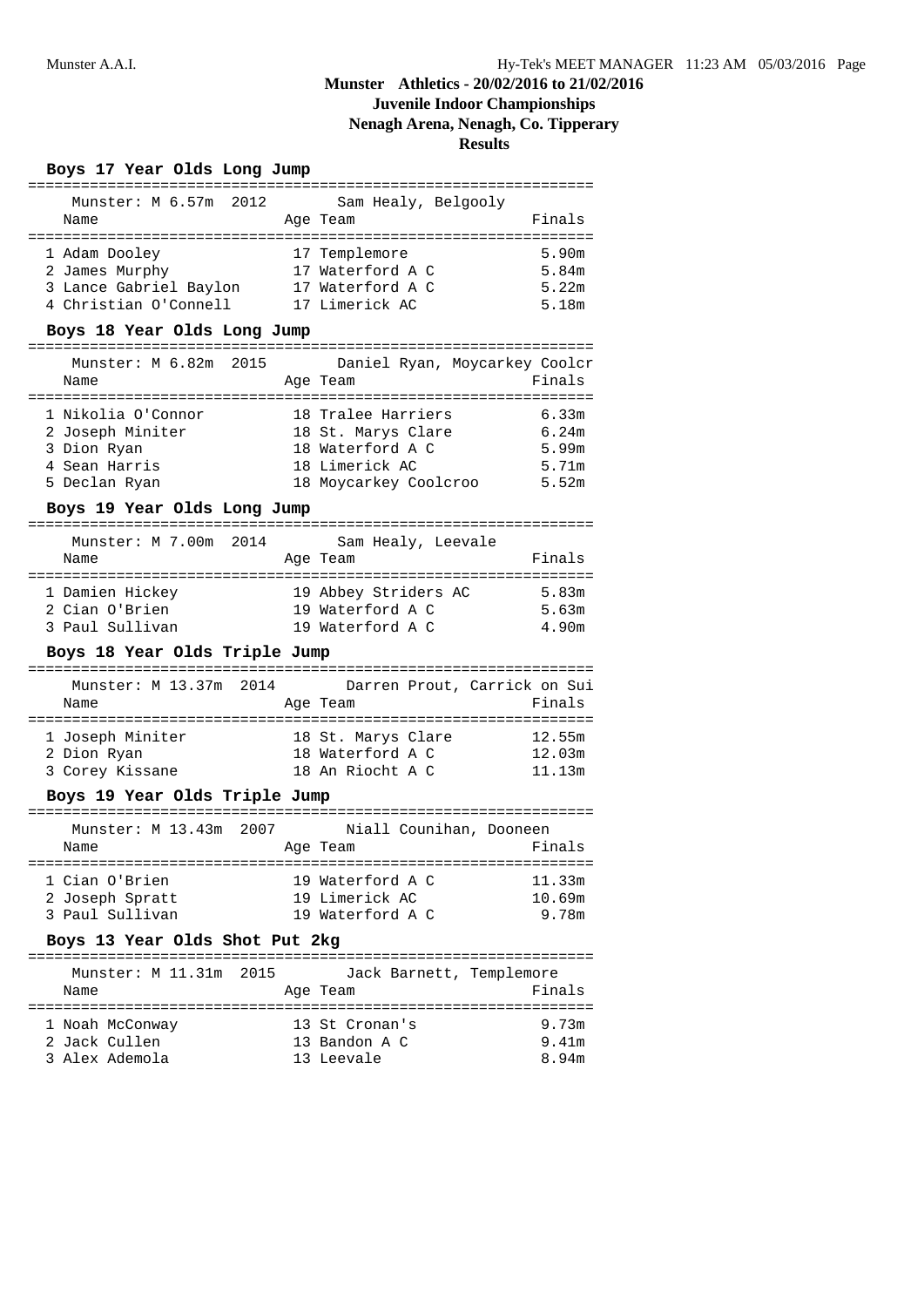## **Munster Athletics - 20/02/2016 to 21/02/2016** 24 **Juvenile Indoor Championships**

**Nenagh Arena, Nenagh, Co. Tipperary**

**Results**

| Boys 13 Year Olds Shot Put 2kg |                   |       |
|--------------------------------|-------------------|-------|
| 4 Michael Roe                  | 13 Midleton A C   | 8.84m |
| 5 Diarmuid Healy               | 13 Midleton A C   | 8.57m |
| 6 Patrick Kearney              | 13 Farranfore     | 7.90m |
| 7 Ben Connolly                 | 13 Nenagh Oly     | 7.81m |
| 8 Patrick O'Flynn              | 13 North Cork A C | 7.39m |
| 9 Oran Ryan                    | 13 Templemore     | 6.67m |
| 10 Gavin Harrington            | 13 Old Abbey      | 5.34m |

## **Boys 14 Year Olds Shot Put 2.72kg**

### ================================================================

| Munster: M 13.28m 2009 |  | Colin Kingston, Bandon |        |
|------------------------|--|------------------------|--------|
| Name                   |  | Age Team               | Finals |
|                        |  |                        |        |
| 1 Jack Barnett         |  | 14 Templemore          | 12.77m |
| 2 Sean O'Riordan       |  | 14 Midleton A C        | 11.08m |
| 3 Mark Collins         |  | 14 Bandon A C          | 10.52m |
| 4 Josh Delany          |  | 14 Nenagh Oly          | 10.19m |
| 5 Brian McNamara       |  | 14 Kilmurry Ibk Nth Cl | 8.93m  |
| 6 Tessy Lawal          |  | 14 Dooneen A C         | 8.08m  |
| 7 Kyle Dooley          |  | 14 Templemore          | 7.00m  |
| 8 Jordan Kissane       |  | 14 Tralee Harriers     | 6.98m  |
| 9 Lorcan Ryan          |  | 14 Sunhill Harriers AC | 6.44m  |
| 10 Max Clogan          |  | 14 Sunhill Harriers AC | 4.92m  |

## **Boys 15 Year Olds Shot Put 3kg**

| Munster: M 14.72m 2010 | Colin Kingston, Bandon |        |
|------------------------|------------------------|--------|
| Name                   | Age Team               | Finals |
| 1 Ricky Carroll        | 15 Fanahan McSweene    | 11.93m |
| 2 Gary Randles         | 15 Knemare & Distri    | 11.86m |
| 3 Daniel Hurley        | 15 Old Abbey           | 10.61m |
| 4 Dylan Chambers       | 15 Bandon A C          | 10.25m |
| 5 Tristan Chambers     | 15 Bandon A C          | 9.49m  |
| 6 Cillian Griffin      | 15 Tralee Harriers     | 9.45m  |
| 7 Jayjay Schoeman      | 15 Templemore          | 9.04m  |
| 8 Niall Fitzmaurice    | 15 Tralee Harriers     | 9.03m  |
| 9 Jack McEvoy          | 15 Nenagh Oly          | 8.60m  |

### **Boys 16 Year Olds Shot Put 4kg**

| Munster: M 15.12m 2002 |                       | James Nagle, Farranfore Main |
|------------------------|-----------------------|------------------------------|
| Name                   | Age Team              | Finals                       |
|                        |                       |                              |
| 1 Darragh Miniter      | 16 St. Marys Clare    | 14.22m                       |
| 2 Sean Carolan         | 16 Nenagh Oly         | 13.47m                       |
| 3 Brian Lynch          | 16 Old Abbey          | 13.04m                       |
| 4 Jack Ryan            | 16 Moycarkey Coolcroo | 12.75m                       |
| 5 Joseph McEvoy        | 16 Nenagh Oly         | 12.56m                       |
| 6 Michael Shanahan     | 16 St Mary's Lk       | 12.37m                       |
| 7 Cillian Drohan       | 16 Waterford A C      | 10.07m                       |
|                        |                       |                              |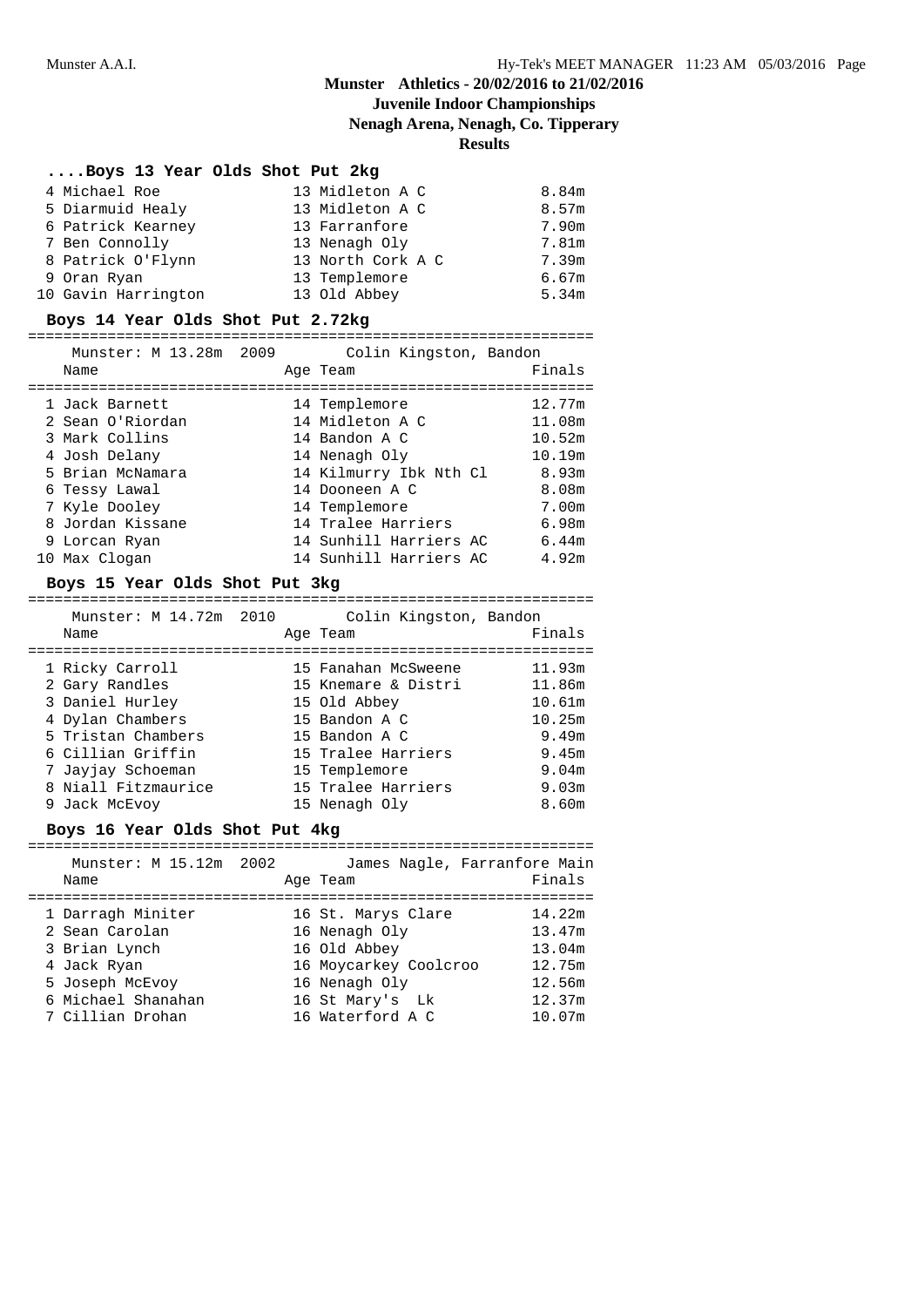## **Juvenile Indoor Championships**

## **Nenagh Arena, Nenagh, Co. Tipperary**

**Results**

|--|

| Munster: M 15.18m 2000 |  | Eoin Leen, Clounalour |        |
|------------------------|--|-----------------------|--------|
| Name                   |  | Age Team              | Finals |
|                        |  |                       |        |
| 1 Sean Mockler         |  | 17 Moycarkey Coolcroo | 12.72m |
| 2 Padraig O'Callaghan  |  | 17 Leevale            | 9.75m  |
| 3 Adam Dooley          |  | 17 Templemore         | 8.95m  |

### **Boys 18 Year Olds Shot Put 5kg**

|      | Munster: M 17.89m 2001 | Eoin Leen, Clounalour  |        |
|------|------------------------|------------------------|--------|
| Name |                        | Age Team               | Finals |
|      | 1 Daniel Ryan          | 18 Moycarkey Coolcroo  | 14.97m |
|      | 2 Dion Ryan            | 18 Waterford A C       | 11.91m |
|      | 3 Kevin Caulfield      | 18 Tulla Athletic Club | 11.55m |
|      | 4 Joseph Miniter       | 18 St. Marys Clare     | 10.90m |

5 Harry Phelan 18 Waterford A C 10.25m

#### **Boys 19 Year Olds Shot Put 6kg**

| Munster: M 14.94m 1996<br>Name | Age Team             | John Leahy, Moyvane Knockanu<br>Finals |
|--------------------------------|----------------------|----------------------------------------|
| 1 Kieran Maher                 | 19 Marian            | 10.87m                                 |
| 2 Damien Hickey                | 19 Abbey Striders AC | 10.51m                                 |

### **Boys 14 Year Olds 1000 Meter Race Walk**

| Munster: M 5:17.00 2013 |                     | Gearoid McMahon, Shannon |
|-------------------------|---------------------|--------------------------|
| Name                    | Age Team            | Finals                   |
|                         |                     |                          |
| 1 Ciaran Hurley         | 14 Carrig na Bhfear | 6:51.90                  |

### **Boys 16 Year Olds 1500 Meter Race Walk**

| Munster: M 6:44.10 2015<br>Name | Gearoid McMahon, Shannon<br>Age Team | Finals  |
|---------------------------------|--------------------------------------|---------|
| 1 Liam McDonagh                 | 16 Moycarkey Coolcroo                | 8:04.57 |
| 2 Michael O'Flynn               | 16 North Cork A C                    | 8:32.07 |

### **Boys 17 Year Olds 1500 Meter Race Walk**

|                   | Munster: M 6:16.15 2012 |            | Niall Mulcahy, Emerald |         |
|-------------------|-------------------------|------------|------------------------|---------|
| Name              |                         | Age Team   |                        | Finals  |
|                   |                         |            |                        |         |
| 1 Gearoid McMahon |                         | 15 Shannon |                        | 6:20.23 |

### **Boys 18 Year Olds 1500 Meter Race Walk**

| Munster: M 6:14.70 2014 | Aaron Egan, Clonmel |         |
|-------------------------|---------------------|---------|
| Name                    | Age Team            | Finals  |
|                         |                     |         |
| 1 David Kenny           | 18 Farranfore       | 7:13.87 |